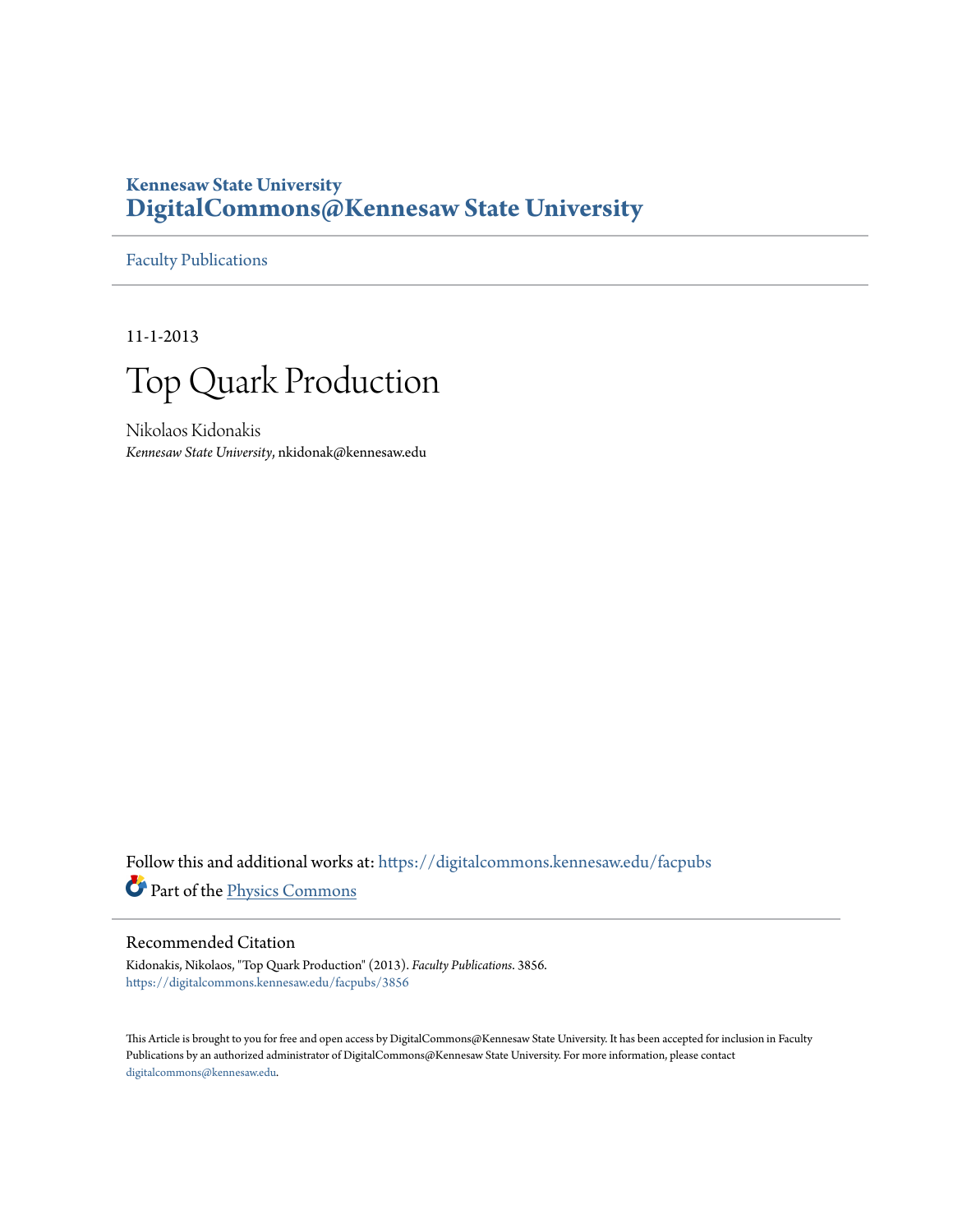# Top Quark Production

Nikolaos Kidonakis

Kennesaw State University, Physics #1202, 1000 Chastain Rd., Kennesaw, GA 30144, USA

I discuss top quark production in hadronic collisions. I present the soft-gluon resummation formalism and its derivation from factorization and renormalization-group evolution, and two-loop calculations of soft anomalous dimensions in the eikonal approximation. I discuss the contributions of next-to-next-to-leading order (NNLO) soft-gluon corrections to the total cross sections and top-quark transverse momentum and rapidity distributions for top-antitop pair production, and for single-top production in the t and s channels and in association with a W boson or a charged Higgs boson.

## 1 Introduction

The top quark is the heaviest elementary particle known to date. It was discovered in protonantiproton collisions at the Fermilab Tevatron in 1995 in top-antitop pair production events by the CDF and D0 Collaborations [\[1,](#page-28-0) [2\]](#page-28-1). The uniqueness of the top quark is not only due to its heavy mass, which makes it important for Higgs physics, but also due to the fact that it is the only quark that decays before it can hadronize. Top-antitop pair and single-top production have by now been fully established at both the Tevatron and the LHC and are in good agreement with theoretical expectations, as we will see later in detail.

In these lectures I discuss top quark production in hadron colliders, paying particular attention to higher-order corrections from soft-gluon resummation. I begin with a discussion of higher-order soft-gluon corrections, factorization, renormalization-group evolution (RGE), resummation, and next-to-next-to-leading order (NNLO) expansions.

I continue with one- and two-loop eikonal diagrams, calculations of the massive cusp anomalous dimension, and presentation of the the two-loop soft anomalous dimension matrices for top-pair production.

I then provide results for  $t\bar{t}$  production, including the total  $t\bar{t}$  cross sections at the LHC and the Tevatron, the top-quark transverse momentum,  $p<sub>T</sub>$ , distributions, and the top-quark rapidity distributions. Finally, I discuss single-top production, in particular t-channel and s-channel production, and  $tW^-$  and  $tH^-$  production, and present total cross sections and top-quark  $p_T$  distributions.

# 2 Higher-order soft-gluon corrections

QCD corrections are significant for hard-scattering cross-sections, and in particular for toppair and single-top production. The complete next-to-leading order (NLO) corrections were calculated for  $t\bar{t}$  production in [\[3,](#page-28-2) [4\]](#page-28-3) and for single-top production in [\[5\]](#page-28-4).

Soft-gluon corrections, i.e. perturbative corrections from the emission of soft (low-energy) gluons, originate from incomplete cancellations of infrared divergences between virtual diagrams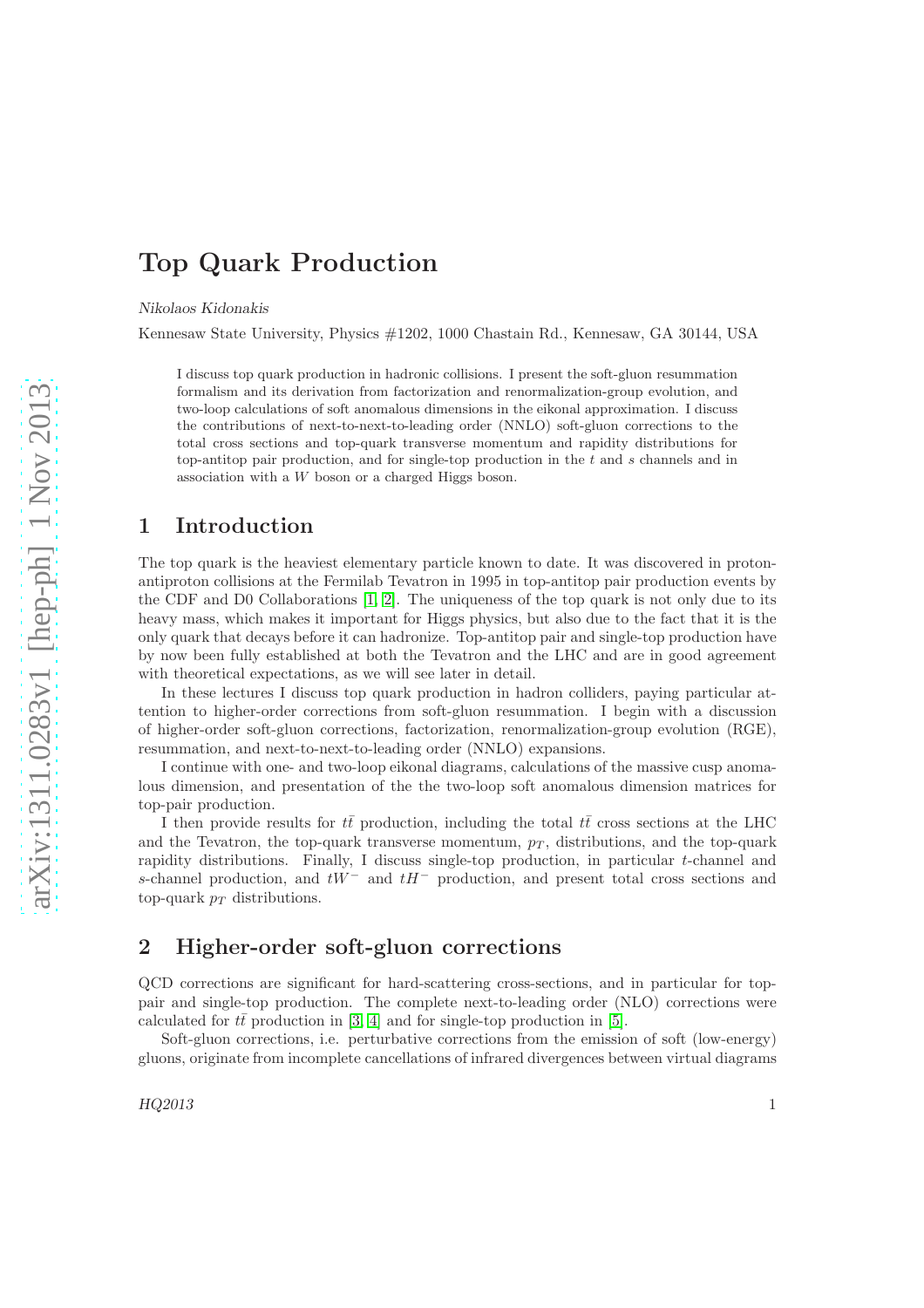and real diagrams with soft gluons.

The soft-gluon terms are of the form  $\left[\frac{\ln^k(s_4/m_t^2)}{s_1}\right]$  $\frac{s_4/m_t^2)}{s_4}$ where  $k \leq 2n - 1$  for the *n*th-order perturbative corrections, and  $s_4$  is the kinematical distance from partonic threshold. The leading logarithms (LL) are those with the highest power,  $2n-1$ ; the next-to-leading logarithms (NLL) have a power of one less; the next-to-next-to-leading logarithms (NNLL) have a power of two less, etc. The importance of soft-gluon corrections is because they are dominant near threshold. It is possible to resum (i.e. exponentiate) these corrections to all orders in perturbative QCD. This resummation follows from factorization of the cross section and RGE of its factors. The resummation of the leading logarithms requires universal terms describing the emission of collinear and soft gluons that only depend on the identity of the incoming and outgoing partons, i.e. the details of the hard process are irrelevant. However, at NLL accuracy [\[6\]](#page-28-5) and beyond it is necessary to involve the process-dependent color exchange in the hard-scattering process and to perform the corresponding loop calculations in the eikonal approximation.

In addition to these soft-gluon logarithmic terms there also arise terms of purely collinear origin, of the form  $\frac{1}{m_t^2} \ln^k(s_4/m_t^2)$ , but we will not dicuss these kind of terms in this paper.

Complete results are now available at NNLL accuracy, which requires the calculation of two-loop soft anomalous dimensions. For a review of resummation for top quark production see Ref. [\[7\]](#page-28-6). Approximate next-to-next-to-leading order (NNLO) double-differential cross sections and even next-to-next-to-next-to-leading order (NNNLO) corrections have been derived from the expansion of the resummed results [\[8\]](#page-28-7).

### 2.1 Factorization, RGE, and Resummation

We consider hadronic processes of the form

$$
h_1(p_{h_1}) + h_2(p_{h_2}) \to t(p) + X
$$

where  $h_1$ ,  $h_2$ , are colliding hadrons (protons at the LHC; protons and antiprotons at the Tevatron) and  $t$  denotes the observed top quark with  $X$  all additional final-state particles. The underlying partonic processes are of the form

$$
f_1(p_1) + f_2(p_2) \to t(p) + X
$$

where  $f_1$  and  $f_2$  represent partons (quarks or gluons). We define  $s = (p_1 + p_2)^2$ ,  $t = (p_1 - p)^2$ ,  $u = (p_2 - p)^2$ . Also  $s_4 = s + t + u - \sum m^2$ , where the sum is over the squared masses of all particles in the process. Thus, s<sup>4</sup> measures distance from partonic threshold, where there is no energy for additional radiation, but the top quark may have arbitrary momentum and is not restricted to be produced at rest (thus partonic threshold is more general than absolute, or production, threshold where the top quark is produced at rest). At partonic threshold  $s_4 = 0$ .

The factorization for the (in general differential) cross section is expressed by the formula

$$
d\sigma_{h_1h_2 \to tX} = \sum_{f_1, f_2} \int dx_1 dx_2 \, \phi_{f_1/h_1}(x_1, \mu_F) \, \phi_{f_2/h_2}(x_2, \mu_F) \, \hat{\sigma}_{f_1 f_2 \to tX}(s_4, s, t, u, \mu_F, \mu_R)
$$

where  $\phi$  are parton distribution functions with  $x_1$  and  $x_2$  the momentum fractions of partons  $f_1$  and  $f_2$  in hadrons  $h_1$  and  $h_2$  respectively,  $\mu_F$  is the factorization scale and  $\mu_R$  is the renormalization scale. We factorize the initial-state collinear divergences into the parton distribution functions,  $\phi$ . Soft-gluon corrections appear in the partonic hard-scattering cross section,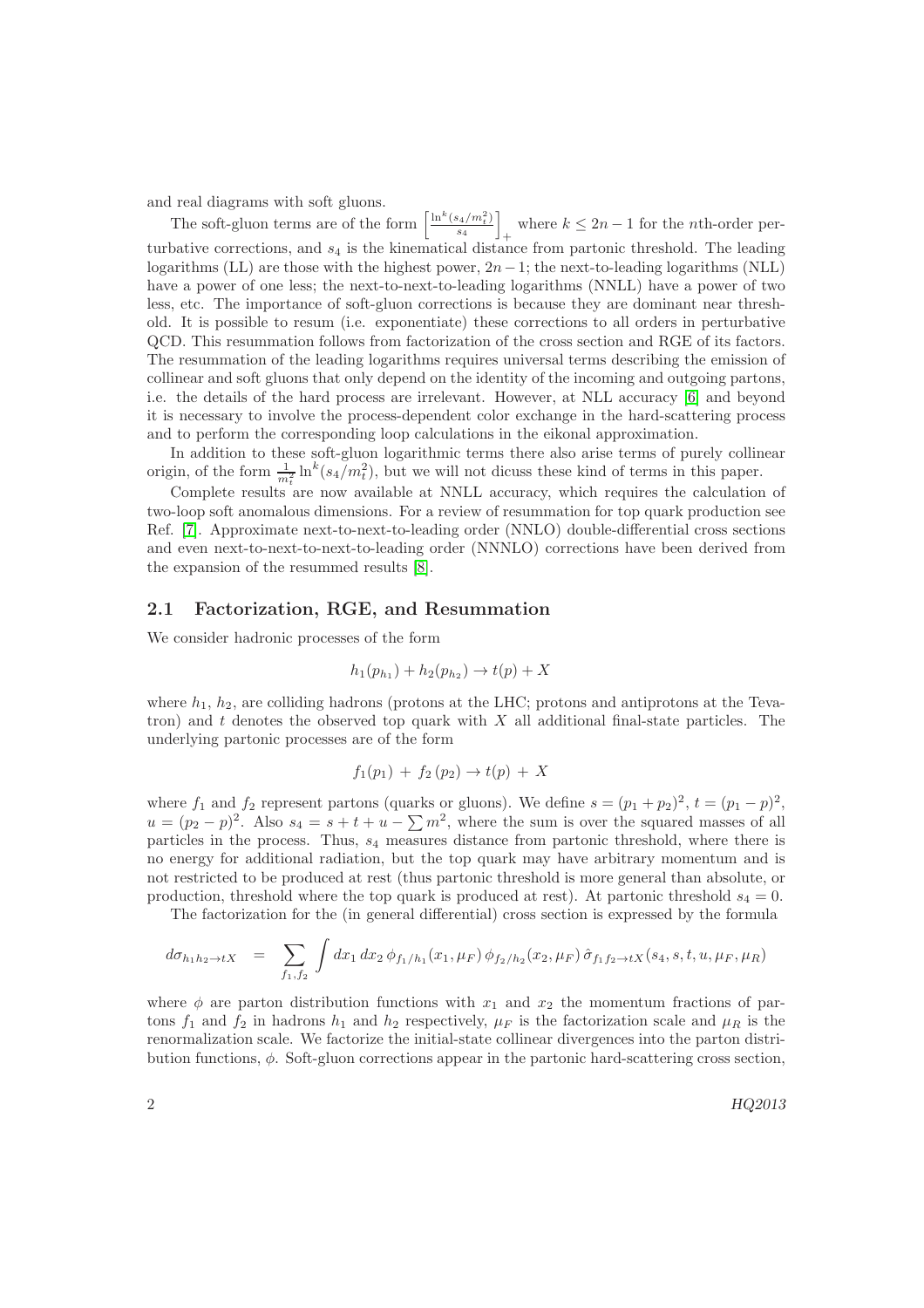$\hat{\sigma}_{f_1f_2\to tX}$ , as plus distributions of logarithmic terms, defined through their integral with parton distribution functions

$$
\int_0^{s_4 \, max} ds_4 \, \phi(s_4) \left[ \frac{\ln^k (s_4/m_t^2)}{s_4} \right]_+ \equiv \int_0^{s_4 \, max} ds_4 \frac{\ln^k (s_4/m_t^2)}{s_4} [\phi(s_4) - \phi(0)] + \frac{1}{k+1} \ln^{k+1} \left( \frac{s_4 \, max}{m_t^2} \right) \phi(0).
$$

Resummation follows from the factorization properties of the cross section, performed in moment space. We define moments of the partonic cross section by  $\hat{\sigma}(N) = \int (ds_4/s) e^{-Ns_4/s} \hat{\sigma}(s_4)$ . The logarithms of  $s_4$  give rise to logarithms of  $N$  in moment space, and we will show that the logarithms of N appearing in  $\hat{\sigma}(N)$  exponentiate.

We then write a factorized expression for the infrared-regularized (with  $\epsilon = 4 - n$ ) partonparton scattering cross section,  $\sigma_{f_1f_2\to tX}(N, \epsilon)$ , in moment space

$$
\sigma_{f_1 f_2 \to tX}(N, \epsilon) = \phi_{f_1/f_1}(N, \mu_F, \epsilon) \phi_{f_2/f_2}(N, \mu_F, \epsilon) \hat{\sigma}_{f_1 f_2 \to tX}(N, \mu_F, \mu_R)
$$

which factorizes similarly to the hadronic cross section, with  $\phi(N) = \int_0^1 dx x^{N-1} \phi(x)$ .



<span id="page-3-0"></span>Figure 1: Factorization of the partonic cross section for  $t\bar{t}$  production: (a) The functions involved in the partonic process; (b) the soft-gluon function  $S$ .

The partonic function  $\hat{\sigma}_{f_1f_2\to tX}$  still has sensitivity to soft-gluon dynamics via its N depen-dence. We then refactorize the cross section [\[6\]](#page-28-5) in terms of modified parton distributions  $\psi$ , defined in the partonic center-of-mass frame at fixed energy, as

$$
\sigma_{f_1 f_2 \to tX}(N, \epsilon) = \psi_{f_1/f_1}(N, \mu_F, \epsilon) \psi_{f_2/f_2}(N, \mu_F, \epsilon)
$$
  
 
$$
\times H_{IL}^{f_1 f_2 \to tX} (\alpha_s(\mu_R)) S_{LI}^{f_1 f_2 \to tX} \left( \frac{m_t}{N \mu_F}, \alpha_s(\mu_R) \right) \prod_j J_j(N, \mu_F, \epsilon) .
$$

This factorization is shown for the case of top-antitop pair production in Fig.  $1(a)$ .

The  $H_{IL}^{f_1f_2 \rightarrow tX}$  are N-independent hard-scattering terms which involve contributions from the amplitude of the process and the complex conjugate of the amplitude, in the form  $H_{IL}$  =  $h_L^* h_I$ . Also,  $S_{LI}^{f_1 f_2 \to t\bar{X}}$  is the soft gluon function for non-collinear soft-gluon emission; it represents the coupling of soft gluons to the partons in the scattering with color tensors  $c_I$ ,  $c_L$ (see Fig. [1\(](#page-3-0)b)). Both  $H_{IL}$  and  $S_{LI}$  are process dependent and they are matrices in the space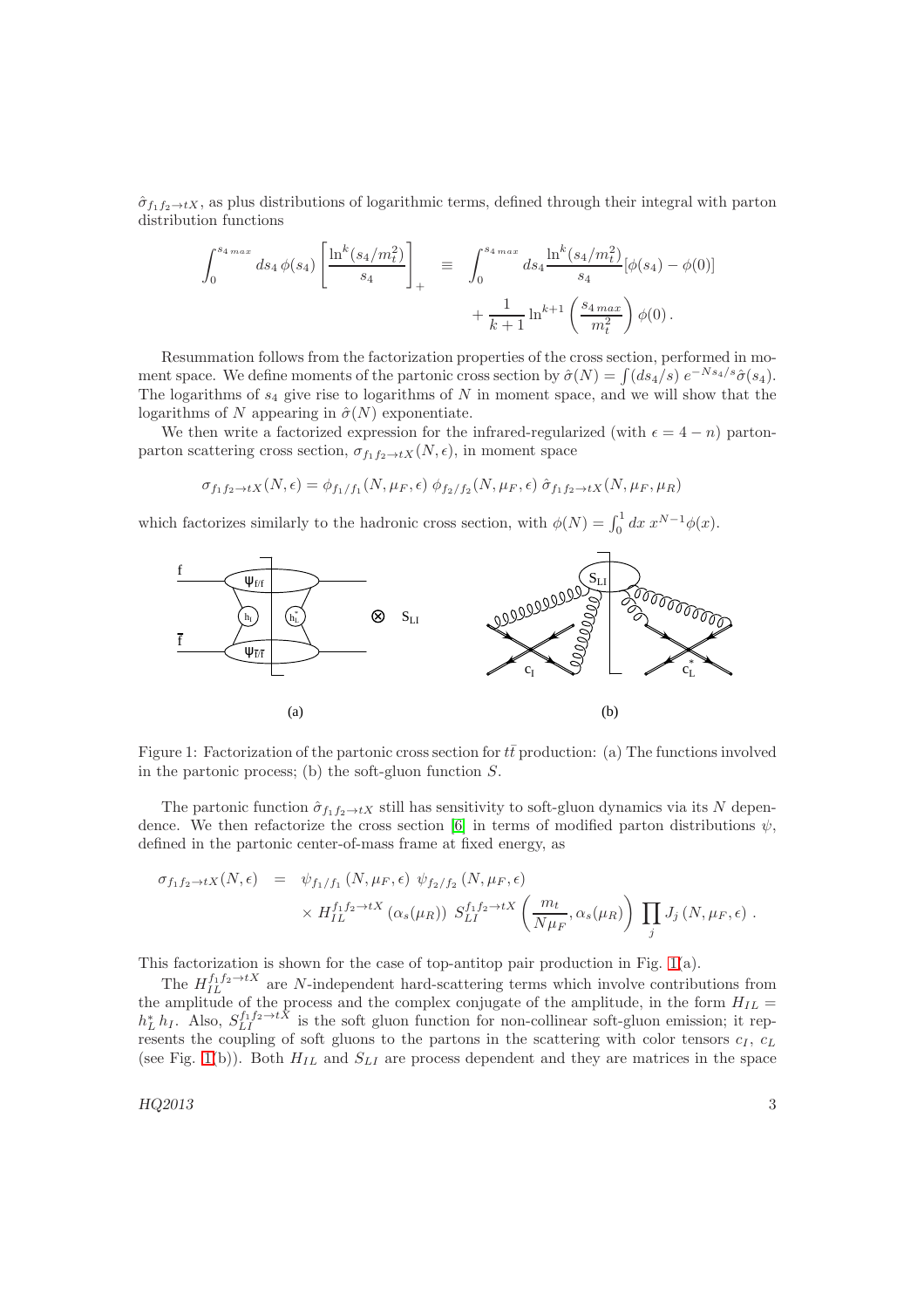of color exchanges in the partonic scattering.  $J$  are jet functions describing universal soft and collinear emission from any outgoing massless partons.

Comparing the two previous equations, we find

$$
\hat{\sigma}_{f_1 f_2 \to tX}(N, \mu_F, \mu_R) = \frac{\psi_{f_1/f_1}(N, \mu_F, \epsilon) \psi_{f_2/f_2}(N, \mu_F, \epsilon)}{\phi_{f_1/f_1}(N, \mu_F, \epsilon) \phi_{f_2/f_2}(N, \mu_F, \epsilon)} \times H_{IL}^{f_1 f_2 \to tX} \left( \alpha_s(\mu_R) \right) S_{LI}^{f_1 f_2 \to tX} \left( \frac{m_t}{N \mu_F}, \alpha_s(\mu_R) \right) \prod_j J_j(N, \mu_F, \epsilon) .
$$

All the factors in the above equation are gauge and factorization scale dependent. The requirement that the product of these factors be independent of the gauge and the factorization scale results in the exponentiation of logarithms of N in the ratios  $\psi_{f_1/f_1}/\phi_{f_1/f_1}$  and  $\psi_{f_2/f_2}/\phi_{f_2/f_2}$ , in the soft-gluon matrix  $S_{LI}$ , and in the functions  $J_j$ .

The soft matrix  $S_{LI}$  requires renormalization as a composite operator; its N-dependence can then be resummed via RGE [\[6\]](#page-28-5). The product  $H_{IL}S_{LI}$  however needs no overall renormalization, because the UV divergences of  $H_{IL}$  balance those of  $S_{LI}$ . We have

$$
H_{IL}^{b} = \left(\prod_{i=1,2} Z_{i}^{-1}\right) (Z_{S}^{-1})_{IA} H_{AB} \left[\left(Z_{S}^{\dagger}\right)^{-1}\right]_{BL}
$$
  

$$
S_{LI}^{b} = (Z_{S}^{\dagger})_{LC} S_{CD} Z_{S,DI}
$$

where  $H^b$  and  $S^b$  are the unrenormalized quantities,  $Z_i$  are the renormalization constants of the incoming partonic fields, and  $Z_S$  is a matrix of renormalization constants, which describe the renormalization of the soft function, including the wave functions for outgoing heavy-quark eikonal lines.

Thus  $S_{LI}$  satisfies the renormalization group equation

$$
\left(\mu \frac{\partial}{\partial \mu} + \beta(g_s) \frac{\partial}{\partial g_s}\right) S_{LI} = -(\Gamma_S^{\dagger})_{LC} S_{CI} - S_{LD}(\Gamma_S)_{DI}
$$

where  $g_s^2 = 4\pi\alpha_s$  and  $\beta$  is the QCD beta function

$$
\beta(\alpha_s) \equiv \frac{1}{2\alpha_s} \frac{d\alpha_s}{d\ln \mu} = \mu \, d\ln g_s/d\mu = -\beta_0 \alpha_s/(4\pi) - \beta_1 \alpha_s^2/(4\pi)^2 + \cdots,
$$

with  $\beta_0 = (11C_A - 2n_f)/3$  and  $\beta_1 = 34C_A^2/3 - 2n_f(C_F + 5C_A/3)$ . Here  $C_F = (N_c^2 - 1)/(2N_c)$ and  $C_A = N_c$ , with  $N_c = 3$  the number of colors, and  $n_f$  is the number of light quark flavors  $(n_f = 5$  for top production).

 $\Gamma_S$  is the soft anomalous dimension matrix that controls the evolution of the soft function S. In dimensional regularization  $Z_S$  has  $1/\epsilon$  poles, and  $\Gamma_S$  is given at one loop in terms of the residue of  $Z_S$  by

$$
\Gamma_S^{(1-loop)}(g_s) = -\frac{g_s}{2} \frac{\partial}{\partial g_s} \text{Res}_{\epsilon \to 0} Z_S(g_s, \epsilon) .
$$

The soft anomalous dimension  $\Gamma_S$  is a matrix in color space and a function of the kinematical invariants s, t, u. The process-dependent matrices  $\Gamma_S$  have been calculated at one loop for all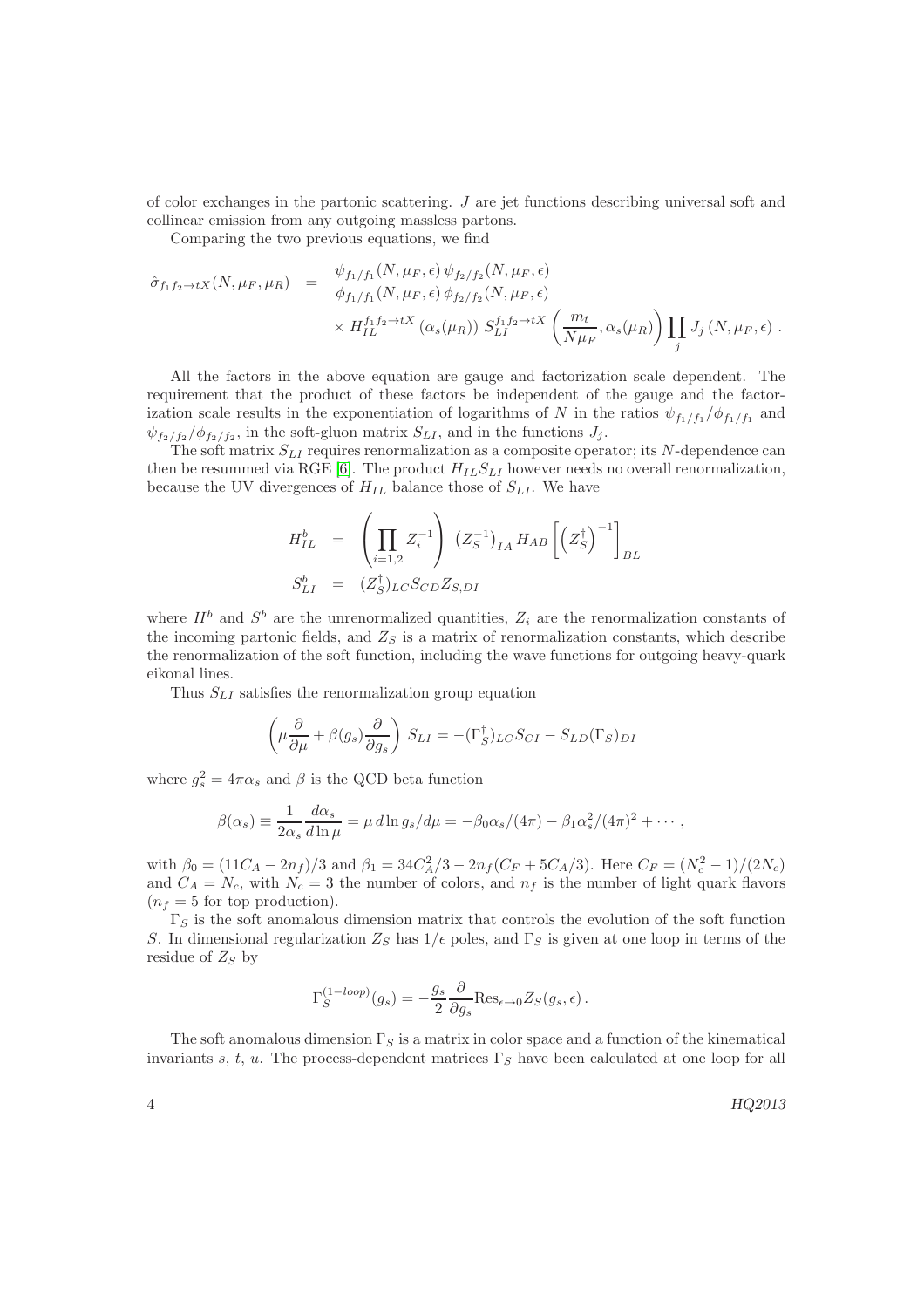$2 \to 2$  partonic processes. For the  $q\bar{q} \to t\bar{t}$  process,  $\Gamma_S$  is a  $2 \times 2$  matrix [\[6\]](#page-28-5). For the  $gg \to t\bar{t}$ process,  $\Gamma_S$  is a  $3 \times 3$  matrix [\[6\]](#page-28-5). Explicit expressions at one and two loops will be provided in Section 4.

The resummed cross section in moment space, denoted as  $\hat{\sigma}_{f_1f_2\to tX}^{res}(N)$  below, follows from the RGE of all the functions in the factorized cross section, and can be written in the form:

$$
\hat{\sigma}_{f_1 f_2 \to tX}^{res}(N) = \exp \left[ \sum_{i=1,2} E_i(N_i) \right] \exp \left[ \sum_j E'_j(N') \right] \exp \left[ \sum_{i=1,2} 2 \int_{\mu_F}^{\sqrt{s}} \frac{d\mu}{\mu} \gamma_{i/i} \left( \tilde{N}_i, \alpha_s(\mu) \right) \right]
$$
  
 
$$
\times \operatorname{tr} \left\{ H^{f_1 f_2 \to tX} \left( \alpha_s(\sqrt{s}) \right) \exp \left[ \int_{\sqrt{s}}^{\sqrt{s}/\tilde{N}'} \frac{d\mu}{\mu} \Gamma_S^{\dagger f_1 f_2 \to tX} \left( \alpha_s(\mu) \right) \right]
$$
  
 
$$
\times S^{f_1 f_2 \to tX} \left( \alpha_s \left( \frac{\sqrt{s}}{\tilde{N}'} \right) \right) \exp \left[ \int_{\sqrt{s}}^{\sqrt{s}/\tilde{N}'} \frac{d\mu}{\mu} \Gamma_S^{f_1 f_2 \to tX} \left( \alpha_s(\mu) \right) \right] \right\}
$$

where the trace is taken of the product of the color-space matrices H, S, and exponents of  $\Gamma_S$ and its Hermitian conjugate,  $\Gamma_S^{\dagger}$ .

The collinear and soft radiation from incoming partons is resummed via the first exponential with

$$
E_i(N_i) = \int_0^1 dz \frac{z^{N_i - 1} - 1}{1 - z} \left\{ \int_1^{(1 - z)^2} \frac{d\lambda}{\lambda} A_i (\alpha_s(\lambda s)) + D_i [\alpha_s((1 - z)^2 s)] \right\}
$$

(for purely collinear corrections, replace  $\frac{z^{N-1}-1}{1-z}$  by  $-z^{N-1}$  in the above expression). Here  $N_1 = N(m_t^2 - u)/m_t^2$  and  $N_2 = N(m_t^2 - t)/m_t^2$ . The term  $A_i$  has the perturbative expansion  $A_i = \frac{\alpha_s}{\pi} A_i^{(1)} + \left(\frac{\alpha_s}{\pi}\right)^2 A_i^{(2)} + \cdots$  where  $A_i^{(1)} = C_i$  [\[9\]](#page-28-8) with  $C_i = C_F$  for a quark or antiquark and  $C_i = C_A$  for a gluon, while  $A_i^{(2)} = C_i K/2$  [\[10\]](#page-28-9) with  $K = C_A (67/18 - \zeta_2) - 5n_f/9$ [\[11\]](#page-28-10). Here and below we use  $\zeta_2 = \pi^2/6$ ,  $\zeta_3 = 1.2020569 \cdots$ , and  $\zeta_4 = \pi^4/90$ . Also  $D_i =$  $(\alpha_s/\pi)D_i^{(1)} + (\alpha_s/\pi)^2 D_i^{(2)} + \cdots$  with  $D_i^{(1)} = 0$  in Feynman gauge  $(D_i^{(1)} = -C_i$  in axial gauge). In Feynman gauge the two-loop result is [\[12\]](#page-28-11)

$$
D_i^{(2)} = C_i C_A \left( -\frac{101}{54} + \frac{11}{6} \zeta_2 + \frac{7}{4} \zeta_3 \right) + C_i n_f \left( \frac{7}{27} - \frac{\zeta_2}{3} \right) .
$$

The collinear and soft radiation from outgoing massless quarks and gluons is resummed via the second exponential

$$
E'_{j}(N') = \int_{0}^{1} dz \frac{z^{N'-1} - 1}{1 - z} \left\{ \int_{(1-z)^{2}}^{1-z} \frac{d\lambda}{\lambda} A_{j} \left( \alpha_{s} (\lambda s) \right) + B_{j} \left[ \alpha_{s} ((1-z)s) \right] + D_{j} \left[ \alpha_{s} ((1-z)^{2} s) \right] \right\}
$$

where  $N' = N s/m_t^2$ . Note that this exponent is not needed in  $t\bar{t}$  production but it is used in single-top production. The term  $B_j$  has the perturbative expansion  $B_j = (\alpha_s/\pi)B_j^{(1)}$  +  $(\alpha_s/\pi)^2 B_j^{(2)} + \cdots$  with  $B_q^{(1)} = -3C_F/4$  for a quark or antiquark, and  $B_g^{(1)} = -\beta_0/4$  for a gluon [\[9,](#page-28-8) [10\]](#page-28-9). Also (c.f. [\[12,](#page-28-11) [13\]](#page-29-0))

$$
B_q^{(2)} = C_F^2 \left( -\frac{3}{32} + \frac{3}{4}\zeta_2 - \frac{3}{2}\zeta_3 \right) + C_F C_A \left( -\frac{57}{32} - \frac{11}{12}\zeta_2 + \frac{3}{4}\zeta_3 \right) + n_f C_F \left( \frac{5}{16} + \frac{\zeta_2}{6} \right) ,
$$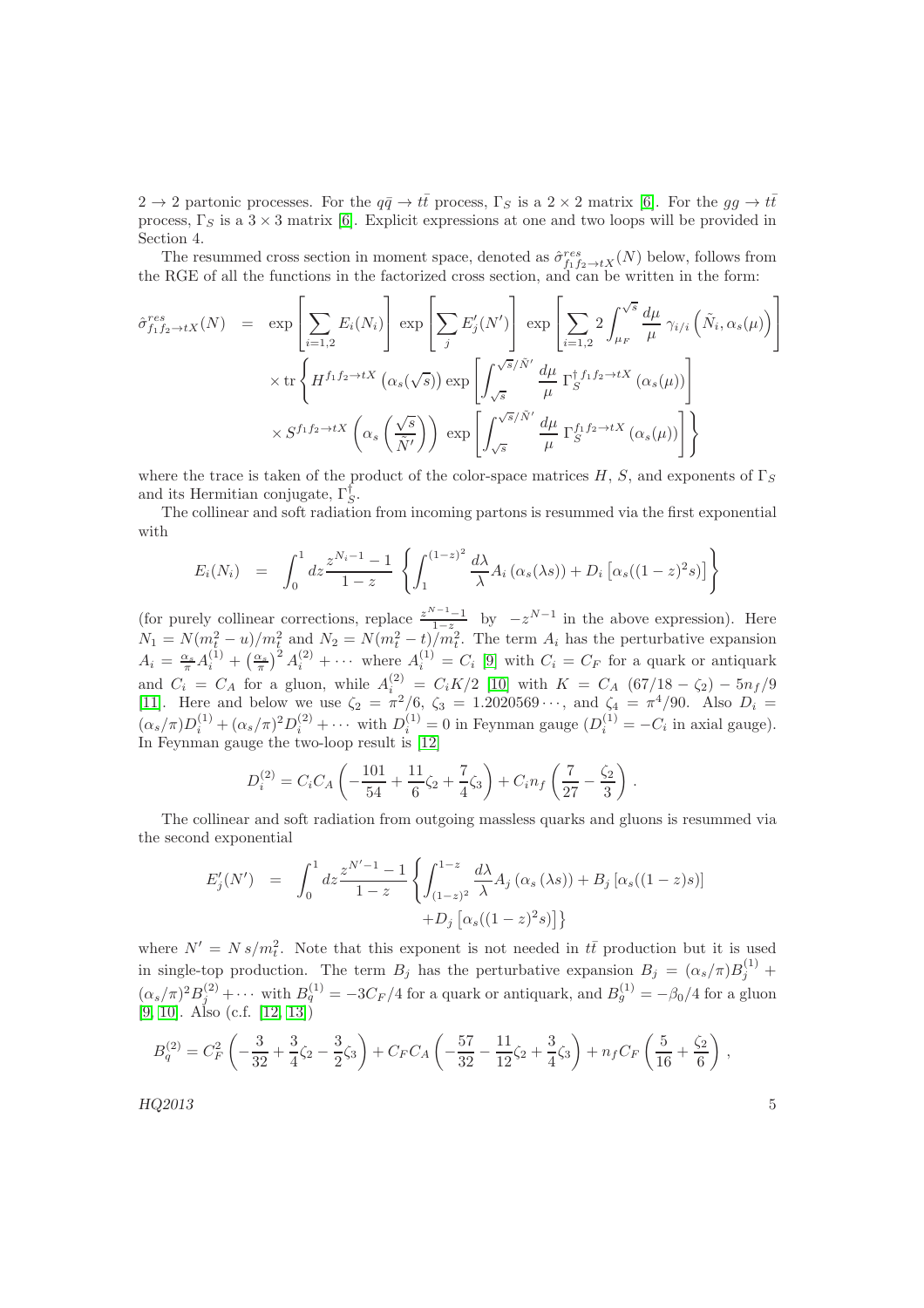$$
B_g^{(2)} = C_A^2 \left( -\frac{1025}{432} - \frac{3}{4}\zeta_3 \right) + \frac{79}{108} C_A n_f + C_F \frac{n_f}{8} - \frac{5}{108} n_f^2.
$$

The factorization scale dependence in the third exponential is controlled by the momentspace anomalous dimension of the  $\overline{\text{MS}}$  density  $\phi_{i/i}$ , which is  $\gamma_{i/i} = -A_i \ln \tilde{N}_i + \gamma_i$  [\[14,](#page-29-1) [15\]](#page-29-2), where  $\tilde{N}_i = N_i e^{\gamma_E}$  with  $\gamma_E$  the Euler constant. The parton anomalous dimensions  $\gamma_i$  have the perturbative expansion

$$
\gamma_i = (\alpha_s/\pi)\gamma_i^{(1)} + (\alpha_s/\pi)^2\gamma_i^{(2)} + \cdots
$$

with  $\gamma_q^{(1)} = 3C_F/4$ ,  $\gamma_g^{(1)} = \beta_0/4$ ,

$$
\gamma_q^{(2)} = C_F^2 \left( \frac{3}{32} - \frac{3}{4} \zeta_2 + \frac{3}{2} \zeta_3 \right) + C_F C_A \left( \frac{17}{96} + \frac{11}{12} \zeta_2 - \frac{3}{4} \zeta_3 \right) + n_f C_F \left( -\frac{1}{48} - \frac{\zeta_2}{6} \right)
$$

and

$$
\gamma_g^{(2)} = C_A^2 \left( \frac{2}{3} + \frac{3}{4} \zeta_3 \right) - n_f \left( \frac{C_F}{8} + \frac{C_A}{6} \right) .
$$

The relation between  $\alpha_s$  at two different scales,  $\mu$  and  $\mu_R$ , is

$$
\alpha_s(\mu) = \alpha_s(\mu_R) \left[ 1 - \frac{\beta_0}{4\pi} \alpha_s(\mu_R) \ln \left( \frac{\mu^2}{\mu_R^2} \right) + \frac{\beta_0^2}{16\pi^2} \alpha_s^2(\mu_R) \ln^2 \left( \frac{\mu^2}{\mu_R^2} \right) - \frac{\beta_1}{16\pi^2} \alpha_s^2(\mu_R) \ln \left( \frac{\mu^2}{\mu_R^2} \right) + \cdots \right].
$$

We write the perturbative expansions for the hard-scattering function  $H$  and the soft-gluon function  $S$  as

$$
H = \alpha_s^{d_{\alpha_s}} H^{(0)} + \frac{\alpha_s^{d_{\alpha_s}+1}}{\pi} H^{(1)} + \frac{\alpha_s^{d_{\alpha_s}+2}}{\pi^2} H^{(2)} + \cdots
$$

and

$$
S = S^{(0)} + \frac{\alpha_s}{\pi} S^{(1)} + \frac{\alpha_s^2}{\pi^2} S^{(2)} + \cdots
$$

respectively, where  $d_{\alpha_s}$  denotes the power of  $\alpha_s$  in the Born cross section. At lowest order, the trace of the product of the hard matrices  $H$  and soft matrices  $S$  gives the Born cross section for each partonic process,  $\sigma^B = \alpha_s^{d_{\alpha_s}} \text{tr}[H^{(0)}S^{(0)}].$ 

Noncollinear soft gluon emission is controlled by the soft anomalous dimension  $\Gamma_S$ , which has the perturbative expansion

$$
\Gamma_S = \frac{\alpha_s}{\pi} \Gamma_S^{(1)} + \frac{\alpha_s^2}{\pi^2} \Gamma_S^{(2)} + \cdots
$$

We determine  $\Gamma_S$  from the coefficients of ultraviolet poles in dimensionally regularized eikonal diagrams. The determination of  $\Gamma_S^{(1)}$  is needed for NLL resummation and it requires one-loop calculations in the eikonal approximation;  $\Gamma_S^{(2)}$  is needed for NNLL resummation and requires two-loop calculations.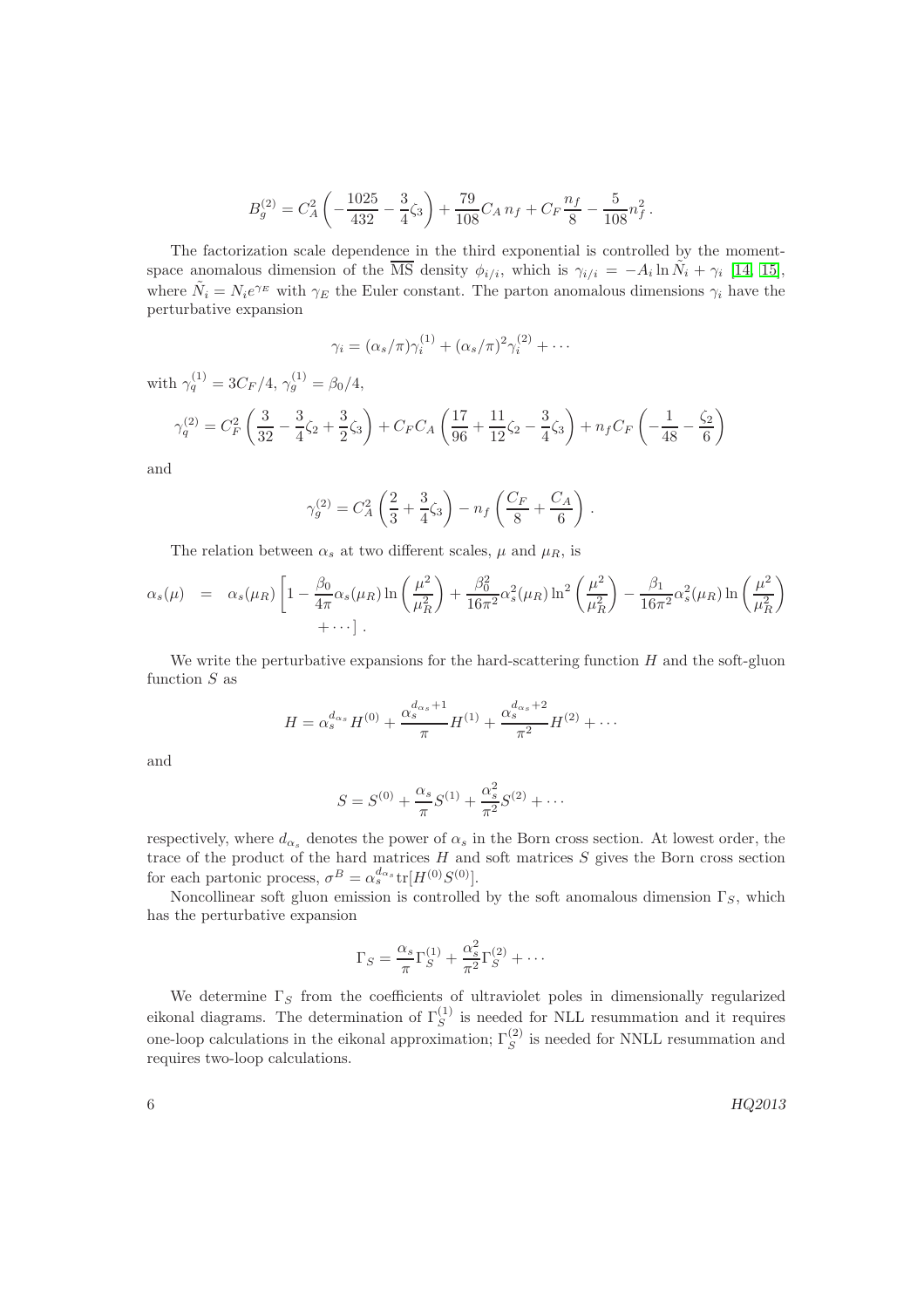Complete two-loop results are now known for the soft anomalous dimensions for many processes, and in these lectures I will review results for:

- the soft (cusp) anomalous dimension for  $e^+e^- \to t\bar{t}$
- $t\bar{t}$  hadroproduction
- $\bullet$  *t*-channel single top production
- s-channel single top production
- $bg \rightarrow tW^-$  and  $bg \rightarrow tH^-$

### 2.2 NLO and NNLO expansions

The resummed cross section suffers from infrared divergences that need a prescription to be dealt with. However, the numerical results depend on the prescription, and differences between prescriptions are typically larger than corrections beyond NNLO. Thus, an alternative and preferred procedure is to expand the resummed cross section to a fixed order in the perturbative expansion, thus avoiding arbitrary prescription dependences. Thus the resummed cross section is used as a generator of higher-order soft-gluon corrections, and here we present expansions to NNLO (for NNNLO see the second paper in [\[8\]](#page-28-7)).

In the moment-space resummed cross section we are resumming  $\ln^k N$ ; we then expand to fixed order and invert back to momentum space to get the usual  $\ln^k(s_4/m_t^2)/s_4$  terms.

We will use the following notation for the logarithmic plus distributions,

$$
\mathcal{D}_k(s_4) \equiv \left[\frac{\ln^k(s_4/m_t^2)}{s_4}\right]_+.
$$

The NLO soft-gluon corrections from the expansion of the resummed cross section can be written as

$$
\hat{\sigma}^{(1)} = \sigma^{B} \frac{\alpha_{s}(\mu_{R})}{\pi} \left\{ c_{3} \mathcal{D}_{1}(s_{4}) + c_{2} \mathcal{D}_{0}(s_{4}) + c_{1} \delta(s_{4}) \right\} + \frac{\alpha_{s}^{d_{\alpha_{s}}+1}(\mu_{R})}{\pi} \left[ A^{c} \mathcal{D}_{0}(s_{4}) + T_{1}^{c} \delta(s_{4}) \right]
$$

where we have separated contributions into a part proportional to the Born term, i.e. the leading-order (LO) term,  $\sigma^B$ , and a part that is not (in general) proportional to it. The leading logarithmic coefficient is

$$
c_3 = \sum_i 2 A_i^{(1)} - \sum_j A_j^{(1)}\,,
$$

and is always multiplied by  $\sigma^B$ . The next-to-leading logarithmic terms are in general not all proportional to  $\sigma^B$  and are separated into two parts. The first part has coefficient  $c_2$  which is defined by  $c_2 = c_2^{\mu} + T_2$ , with  $c_2^{\mu} = -\sum_i A_i^{(1)} \ln(\mu_F^2/m_t^2)$  denoting the terms involving logarithms of the scale, and

$$
T_2 = \sum_i \left[ -2 A_i^{(1)} \ln \left( \frac{-t_i}{m_t^2} \right) + D_i^{(1)} - A_i^{(1)} \ln \left( \frac{m_t^2}{s} \right) \right] + \sum_j \left[ B_j^{(1)} + D_j^{(1)} - A_j^{(1)} \ln \left( \frac{m_t^2}{s} \right) \right] .
$$

The part not in general proportional to  $\sigma^B$  is defined by

$$
Ac = \text{tr}\left(H^{(0)}\Gamma_S^{(1) \dagger}S^{(0)} + H^{(0)}S^{(0)}\Gamma_S^{(1)}\right).
$$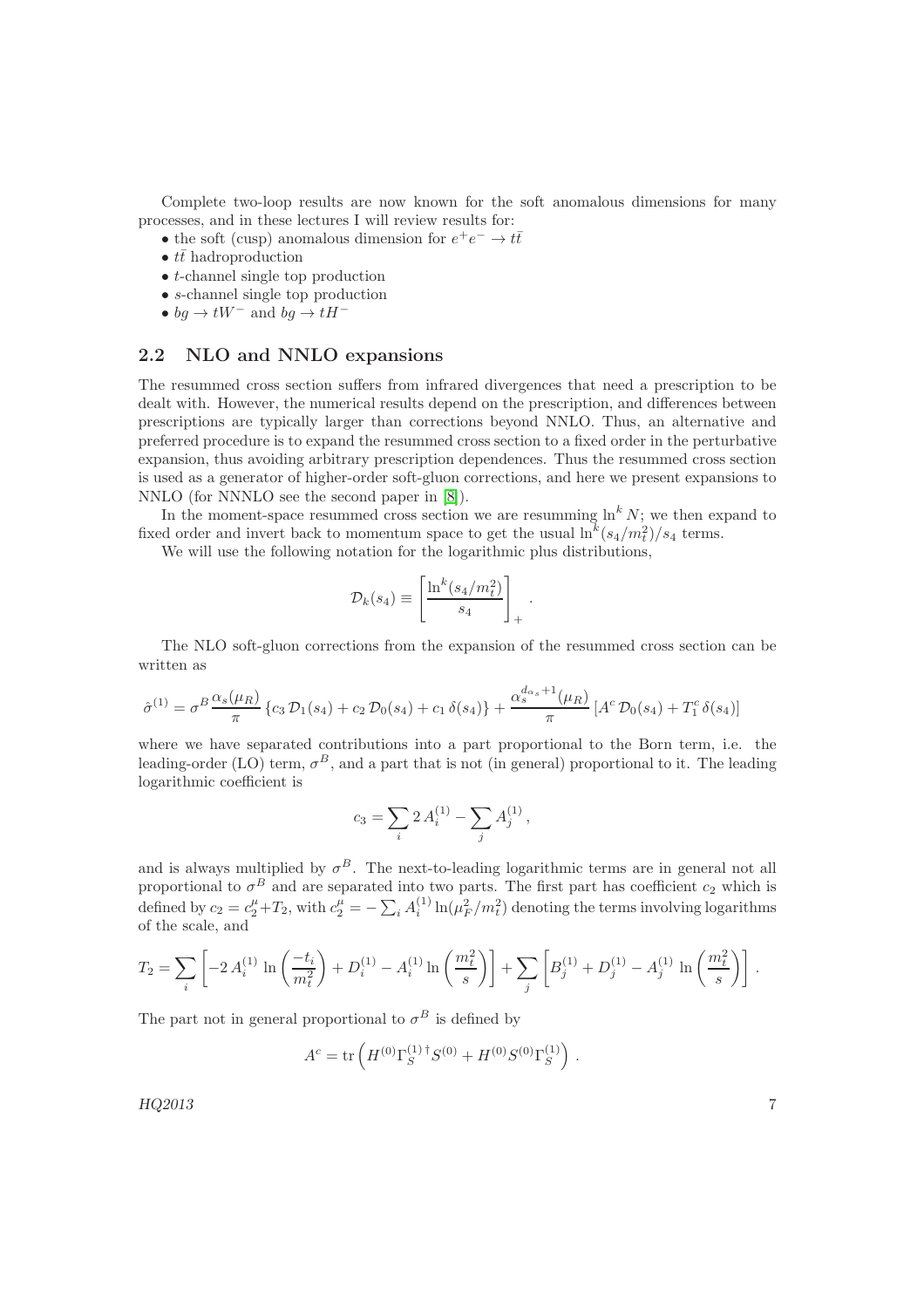The terms proportional to  $\delta(s_4)$  include virtual corrections which cannot be determined from resummation as well as some terms that involve logarithms of the scales  $\mu_F$  and  $\mu_R$  and which can be calculated from the expansion of the resummed cross section. We write  $c_1 = c_1^{\mu} + T_1$ with  $c_1^{\mu}$  denoting the terms involving logarithms of the scale

$$
c_1^{\mu} = \sum_i \left[ A_i^{(1)} \ln \left( \frac{-t_i}{m_t^2} \right) - \gamma_i^{(1)} \right] \ln \left( \frac{\mu_F^2}{m_t^2} \right) + d_{\alpha_s} \frac{\beta_0}{4} \ln \left( \frac{\mu_R^2}{m_t^2} \right).
$$

However  $T_1$  as well as  $T_1^c$  can only be found from a complete NLO calculation.

The NNLO soft-gluon corrections from the expansion of the resummed cross section are then

$$
\hat{\sigma}^{(2)} = \sigma^{B} \frac{\alpha_{s}^{2}(\mu_{R})}{\pi^{2}} \left\{ \frac{1}{2} c_{3}^{2} \mathcal{D}_{3}(s_{4}) + \left[ \frac{3}{2} c_{3} c_{2} - \frac{\beta_{0}}{4} c_{3} + \sum_{j} \frac{\beta_{0}}{8} A_{j}^{(1)} \right] \mathcal{D}_{2}(s_{4}) \right.\n+ \left[ c_{3} c_{1} + c_{2}^{2} - \zeta_{2} c_{3}^{2} - \frac{\beta_{0}}{2} T_{2} + \frac{\beta_{0}}{4} c_{3} \ln \left( \frac{\mu_{R}^{2}}{m_{\tilde{\ell}}} \right) + \sum_{i} 2 A_{i}^{(2)} - \sum_{j} A_{j}^{(2)} + \sum_{j} \frac{\beta_{0}}{4} B_{j}^{(1)} \right] \mathcal{D}_{1}(s_{4}) \n+ \left[ c_{2} c_{1} - \zeta_{2} c_{3} c_{2} + \zeta_{3} c_{3}^{2} + \frac{\beta_{0}}{4} c_{2} \ln \left( \frac{\mu_{R}^{2}}{s} \right) - \sum_{i} \frac{\beta_{0}}{2} A_{i}^{(1)} \ln^{2} \left( \frac{-t_{i}}{m_{\tilde{\ell}}} \right) \n+ \sum_{i} \left[ \left( -2 A_{i}^{(2)} + \frac{\beta_{0}}{2} D_{i}^{(1)} \right) \ln \left( \frac{-t_{i}}{m_{\tilde{\ell}}} \right) + D_{i}^{(2)} + \frac{\beta_{0}}{8} A_{i}^{(1)} \ln^{2} \left( \frac{\mu_{F}^{2}}{s} \right) - A_{i}^{(2)} \ln \left( \frac{\mu_{F}^{2}}{s} \right) \right] \n+ \sum_{j} \left[ B_{j}^{(2)} + D_{j}^{(2)} - \left( A_{j}^{(2)} + \frac{\beta_{0}}{4} (B_{j}^{(1)} + 2 D_{j}^{(1)}) \right) \ln \left( \frac{m_{\tilde{\ell}}^{2}}{s} \right) - A_{i}^{(2)} \ln \left( \frac{\mu_{F}^{2}}{s} \right) \right] \n+ \frac{3\beta_{0}}{8} A_{j}^{(1)} \ln^{2} \left
$$

$$
G^{c} = \text{tr}\left[H^{(1)}\Gamma_{S}^{(1) \dagger}S^{(0)} + H^{(1)}S^{(0)}\Gamma_{S}^{(1)} + H^{(0)}\Gamma_{S}^{(1) \dagger}S^{(1)} + H^{(0)}S^{(1)}\Gamma_{S}^{(1)}\right] + H^{(0)}\Gamma_{S}^{(2) \dagger}S^{(0)} + H^{(0)}S^{(0)}\Gamma_{S}^{(2)}\right]
$$

and  $c_3$ ,  $c_2$ ,  $c_1$ , etc are from the NLO expansion. The two-loop universal quantities  $A^{(2)}$ ,  $B^{(2)}$ ,  $D^{(2)}$  were given previously. The two-loop process-dependent  $\Gamma_S^{(2)}$  have been recently calculated for several processes, including top quark production in various channels.

In addition to the plus distributions, the factorization and renormalization scale dependent terms proportional to  $\delta(s_4)$  at NNLO have also been calculated [\[8\]](#page-28-7).

 $8 \text{ HQ}$ 2013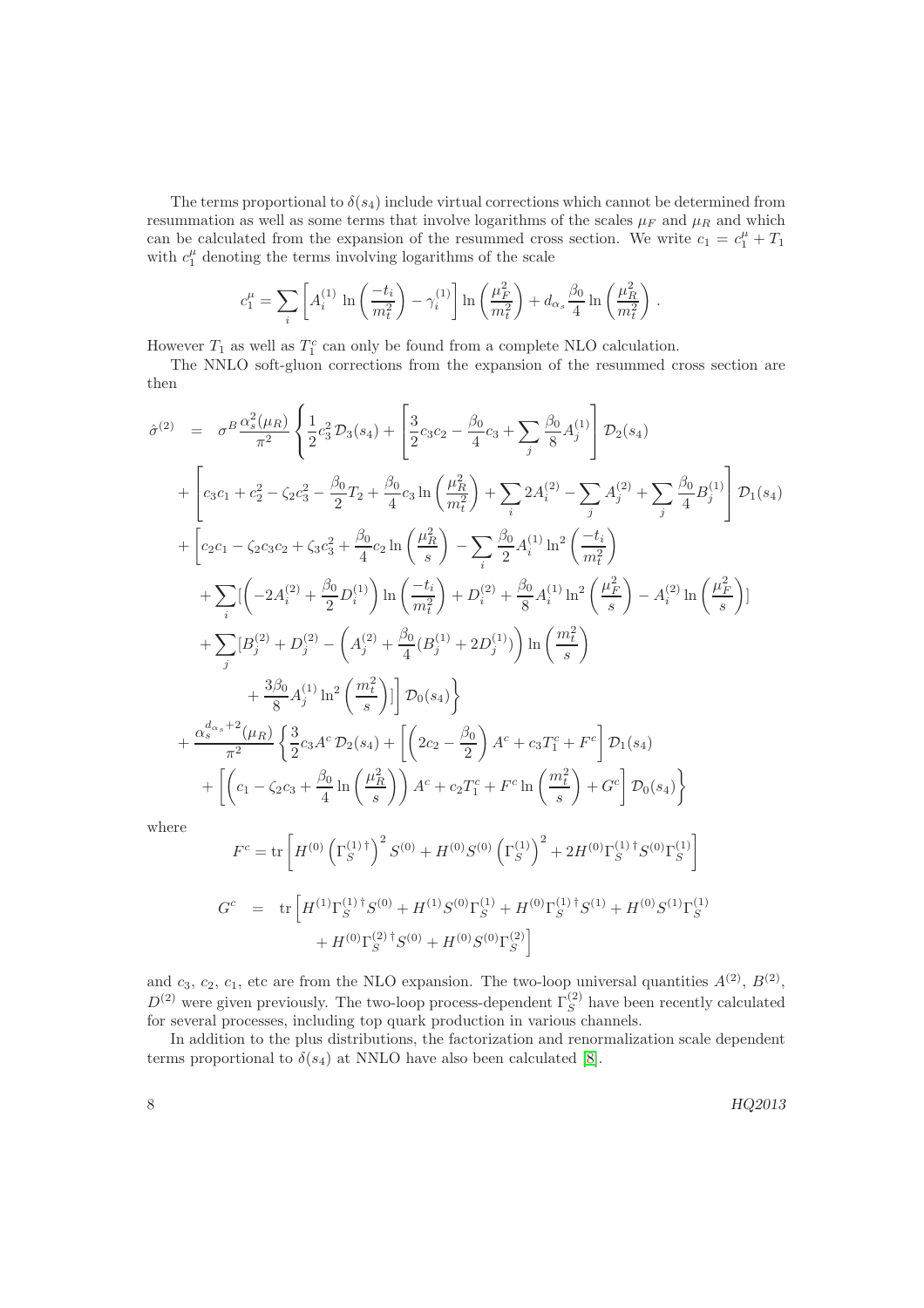

Figure 2: Elementary eikonal diagram for soft-gluon emission from an outgoing quark.

<span id="page-9-0"></span>

<span id="page-9-1"></span>Figure 3: One-loop eikonal diagrams for the cusp anomalous dimension.

# 3 Two-loop calculations for the massive cusp anomalous dimension

The Feynman rules for diagrams with soft gluon emission, see Fig. [2,](#page-9-0) simplify as

$$
\bar{u}(p) \left(-ig_s T_F^c\right) \gamma^\mu \frac{i(p' + k' + m)}{(p + k)^2 - m^2 + i\epsilon} \to \bar{u}(p) \, g_s T_F^c \, \gamma^\mu \frac{p' + m}{2p \cdot k + i\epsilon} \quad = \quad \bar{u}(p) \, g_s T_F^c \, \frac{v^\mu}{v \cdot k + i\epsilon}
$$

with  $\bar{u}$  a Dirac spinor,  $T_F^c$  the generators of SU(3), and  $p \propto v$ , for example we may take  $p^{\mu} = \sqrt{\frac{s}{2}}v^{\mu}$ , though other choices are possible. This is the eikonal approximation.

We perform the calculations here in momentum space and Feynman gauge. The first soft anomalous dimension that we consider is the massive cusp anomalous dimension, which is also the soft anomalous dimension for the process  $e^+e^- \to t\bar{t}$  [\[16,](#page-29-3) [17\]](#page-29-4).

### 3.1 One-loop cusp anomalous dimension

The one-loop eikonal diagrams for the cusp anomalous dimension are shown in Fig. [3.](#page-9-1) The eikonal lines represent the top and the antitop quarks. The one-loop vertex correction is graph (a) and the one-loop top and antitop self-energy diagrams are the two graphs (b).

The one-loop soft anomalous dimension,  $\Gamma_S^{(1)}$ , can be read off the coefficient of the ultraviolet (UV) pole of the one-loop diagrams. The calculation gives [\[16,](#page-29-3) [17\]](#page-29-4)

$$
\Gamma_S^{(1)} = C_F \left[ -\frac{(1+\beta^2)}{2\beta} \ln \left( \frac{1-\beta}{1+\beta} \right) - 1 \right]
$$

with  $\beta = \sqrt{1 - \frac{4m_t^2}{s}}$ .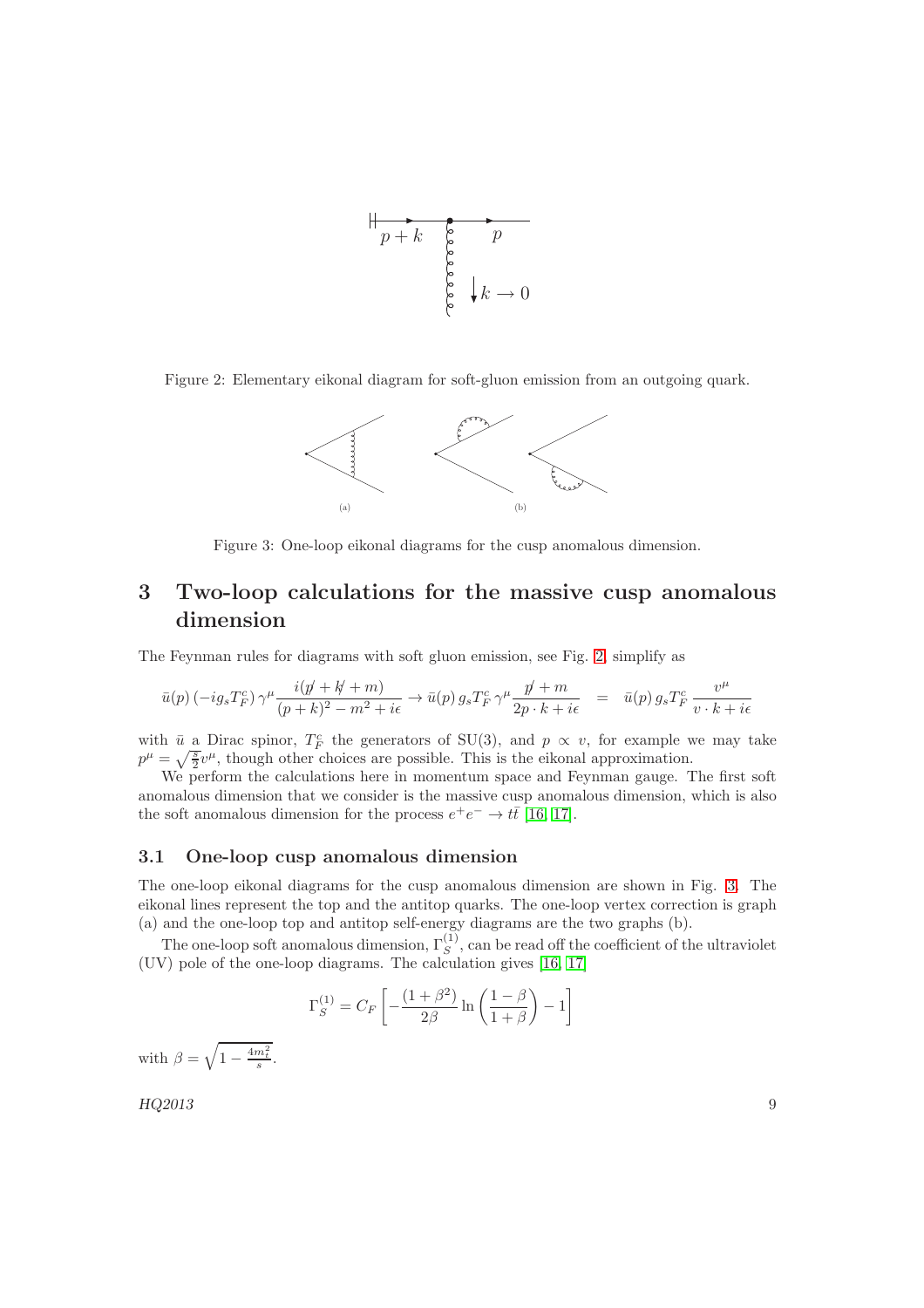As an example of the calculation we provide some details for the vertex correction graph, i.e. diagram (a) of Fig. [3.](#page-9-1) This one-loop vertex correction is shown in more detail, and with momenta assignments, in Fig. [4.](#page-10-0) The integral corresponding to this diagram is

$$
I_{1a} = g_s^2 \int \frac{d^n k}{(2\pi)^n} \frac{(-i)g^{\mu\nu}}{k^2} \frac{v_i^{\mu}}{v_i \cdot k} \frac{(-v_j^{\nu})}{(-v_j \cdot k)}
$$

which has three factors. The first factor is the gluon propagator and the last two are the eikonal rules for the two lines. Using Feynman parameterization, this can be rewritten as

$$
I_{1a} = -2ig_s^2 \frac{v_i \cdot v_j}{(2\pi)^n} \int_0^1 dx \int_0^{1-x} dy \int \frac{d^n k}{\left[xk^2 + yv_i \cdot k + (1-x-y)v_j \cdot k\right]^3}
$$

which, after the integration over  $k$ , gives

$$
I_{1a} = g_s^2 v_i \cdot v_j 2^{6-2n} \pi^{-n/2} \Gamma\left(3 - \frac{n}{2}\right) \int_0^1 dx \, x^{3-n}
$$
  
\$\times \int\_0^{1-x} dy \left[ -y^2 v\_i^2 - (1 - x - y)^2 v\_j^2 - 2y v\_i \cdot v\_j (1 - x - y) \right]^{n/2 - 3}\$.

After several manipulations, and with  $n = 4 - \epsilon$ , we find

$$
I_{1a} = \frac{\alpha_s}{\pi} (-1)^{-1-\epsilon/2} 2^{5\epsilon/2} \pi^{\epsilon/2} \Gamma\left(1+\frac{\epsilon}{2}\right) (1+\beta^2) \int_0^1 dx \, x^{-1+\epsilon} (1-x)^{-1-\epsilon} \times \left\{ \int_0^1 dz \, \left[4z\beta^2 (1-z) + 1 - \beta^2\right]^{-1} - \frac{\epsilon}{2} \int_0^1 dz \frac{\ln\left[4z\beta^2 (1-z) + 1 - \beta^2\right]}{4z\beta^2 (1-z) + 1 - \beta^2} + \mathcal{O}\left(\epsilon^2\right) \right\}.
$$

The integral over  $x$  contains both ultraviolet (UV) and infrared  $(IR)$  singularities. We isolate the UV singularities via

$$
\int_0^1 dx \, x^{-1+\epsilon} \, (1-x)^{-1-\epsilon} = \frac{1}{\epsilon} + \text{IR} \, .
$$

Then the UV pole of the integral is

$$
I_{1a}^{UV} = \frac{\alpha_s}{\pi} \frac{(1+\beta^2)}{2\beta} \frac{1}{\epsilon} \ln\left(\frac{1-\beta}{1+\beta}\right).
$$

Together with the contributions of the top self-energy diagrams, and including color factors, this gives the one-loop result for the cusp anomalous dimension that we presented above.



<span id="page-10-0"></span>Figure 4: One-loop vertex-correction diagram.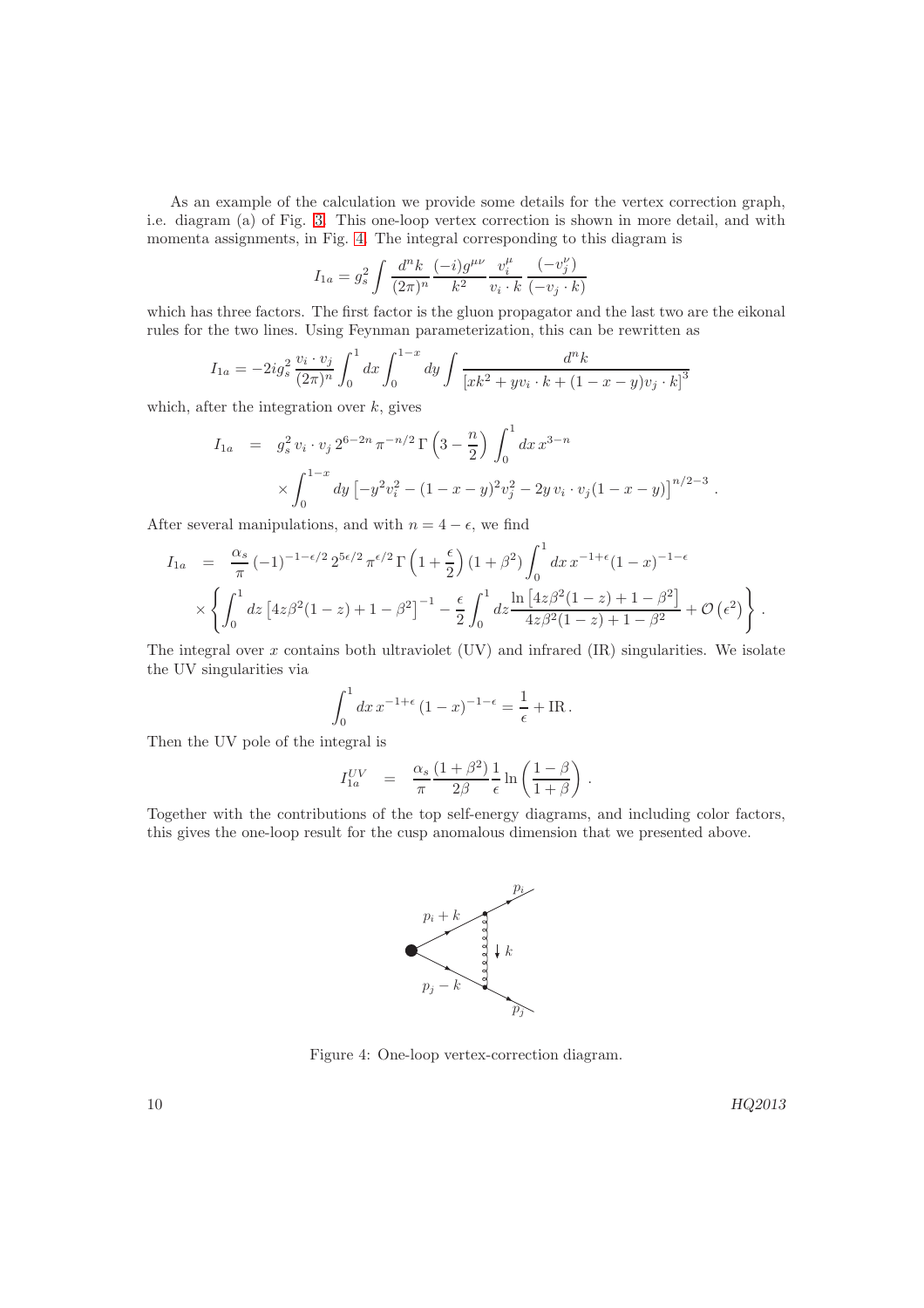

<span id="page-11-0"></span>Figure 5: Two-loop vertex-correction diagrams for the cusp anomalous dimension.



<span id="page-11-1"></span>Figure 6: Two-loop top-quark self-energy graphs.

### 3.2 Two-loop cusp anomalous dimension

The two-loop vertex-correction graphs for the massive cusp anomalous dimension are shown in Fig. [5.](#page-11-0) Additional two-loop top-quark self-energy graphs that also need to be included are shown in Fig. [6.](#page-11-1) The grey blobs indicate quark, gluon, and ghost loops.

As an example of the calculation, consider the two-loop crossed diagram in Fig. [5\(](#page-11-0)b) with details of momenta assignments in Fig. [7.](#page-12-0) The corresponding integral is

$$
I_{2b} = g_s^4 \int \frac{d^n k_1}{(2\pi)^n} \frac{d^n k_2}{(2\pi)^n} \frac{(-i)g^{\mu\nu}}{k_1^2} \frac{(-i)g^{\rho\sigma}}{k_2^2} \frac{v_i^{\mu}}{v_i \cdot k_1} \frac{v_i^{\rho}}{v_i \cdot (k_1 + k_2)} \frac{(-v_j^{\nu})}{(-v_j \cdot (k_1 + k_2))} \frac{(-v_j^{\sigma})}{(-v_j \cdot k_2)}.
$$

We perform the  $k_2$  integral first, using Feynman parameterization similarly to the one-loop example, and find

$$
I_{2b} = -i\frac{\alpha_s^2}{\pi^2} 2^{-4+\epsilon} \pi^{-2+3\epsilon/2} \Gamma\left(1-\frac{\epsilon}{2}\right) \Gamma(1+\epsilon)(1+\beta^2)^2 \int_0^1 dz
$$
  
\$\times \int\_0^1 \frac{dy (1-y)^{-\epsilon}}{\left[2\beta^2 (1-y)^2 z^2 - 2\beta^2 (1-y) z - \frac{(1-\beta^2)}{2}\right]^{1-\epsilon/2}} \int \frac{d^n k\_1}{k\_1^2 v\_i \cdot k\_1 \left[((v\_i - v\_j) z + v\_j) \cdot k\_1\right]^{1+\epsilon}}.

We then proceed with the  $k_1$  integral, and isolate the UV and IR poles. After many steps we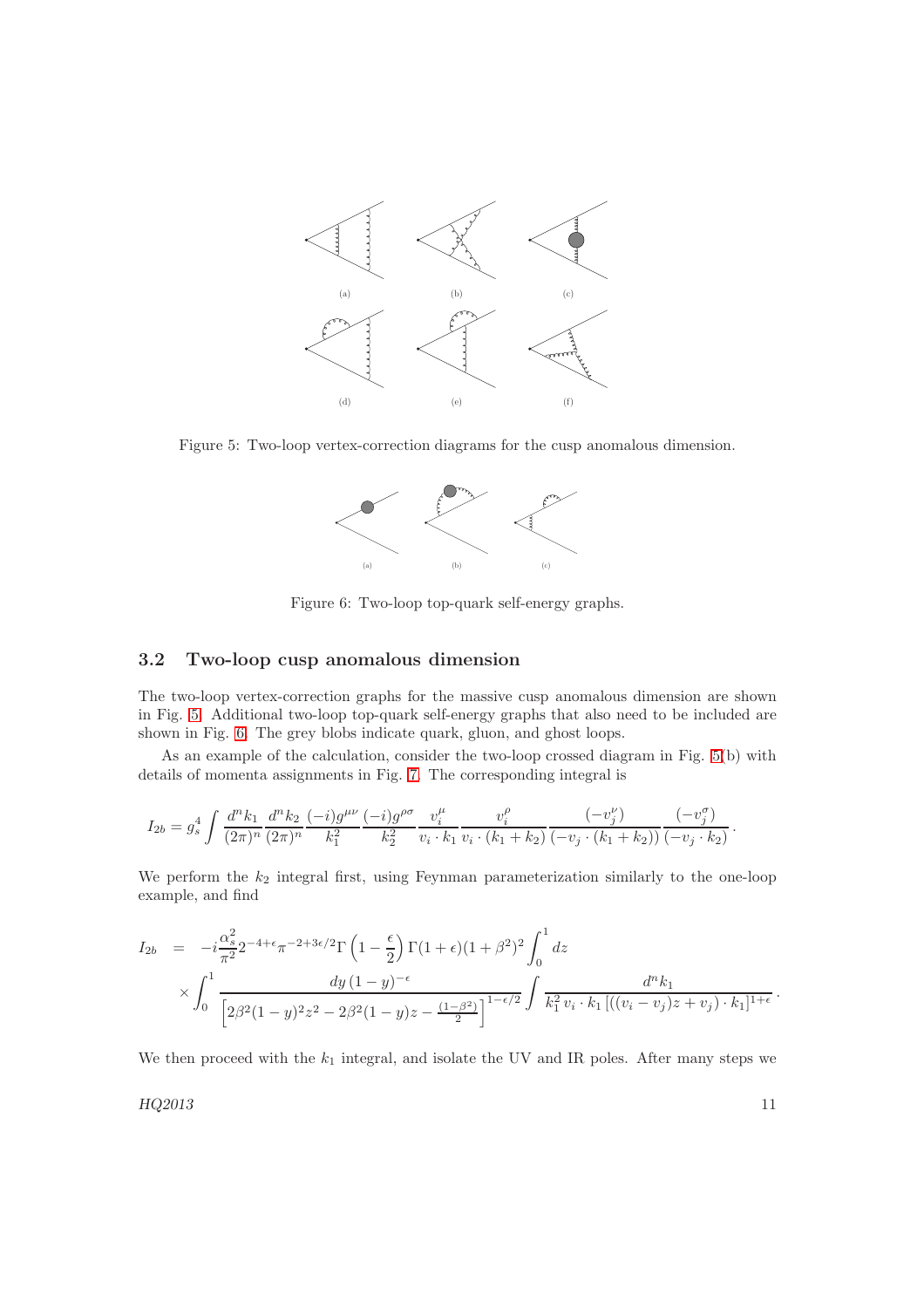

<span id="page-12-0"></span>Figure 7: Two-loop crossed diagram.

find

$$
I_{2b}^{UV} = \frac{\alpha_s^2}{\pi^2} \frac{(1+\beta^2)^2}{8\beta^2} \frac{1}{\epsilon} \left\{ -\frac{1}{3} \ln^3 \left( \frac{1-\beta}{1+\beta} \right) - \ln \left( \frac{1-\beta}{1+\beta} \right) \left[ \text{Li}_2 \left( \frac{(1-\beta)^2}{(1+\beta)^2} \right) + \zeta_2 \right] + \text{Li}_3 \left( \frac{(1-\beta)^2}{(1+\beta)^2} \right) - \zeta_3 \right\}.
$$

We similarly calculate all other two-loop graphs, and we include the counterterms for all graphs and multiply with the corresponding color factors. We determine the two-loop cusp anomalous dimension from the UV poles of the sum of the graphs [\[16,](#page-29-3) [17\]](#page-29-4):

$$
\Gamma_S^{(2)} = \frac{K}{2} \Gamma_S^{(1)} + C_F C_A M_\beta
$$
  
\n
$$
= \frac{K}{2} \Gamma_S^{(1)} + C_F C_A \left\{ \frac{1}{2} + \frac{\zeta_2}{2} + \frac{1}{2} \ln^2 \left( \frac{1-\beta}{1+\beta} \right) - \frac{(1+\beta^2)^2}{8\beta^2} \left[ \zeta_3 + \zeta_2 \ln \left( \frac{1-\beta}{1+\beta} \right) + \frac{1}{3} \ln^3 \left( \frac{1-\beta}{1+\beta} \right) + \ln \left( \frac{1-\beta}{1+\beta} \right) \text{Li}_2 \left( \frac{(1-\beta)^2}{(1+\beta)^2} \right) - \text{Li}_3 \left( \frac{(1-\beta)^2}{(1+\beta)^2} \right) \right\}
$$
  
\n
$$
- \frac{(1+\beta^2)}{4\beta} \left[ \zeta_2 - \zeta_2 \ln \left( \frac{1-\beta}{1+\beta} \right) + \ln^2 \left( \frac{1-\beta}{1+\beta} \right) - \frac{1}{3} \ln^3 \left( \frac{1-\beta}{1+\beta} \right) + 2 \ln \left( \frac{1-\beta}{1+\beta} \right) \ln \left( \frac{(1+\beta)^2}{4\beta} \right) - \text{Li}_2 \left( \frac{(1-\beta)^2}{(1+\beta)^2} \right) \right] \right\}
$$

where, as before,  $K = C_A(67/18 - \zeta_2) - 5n_f/9$ , and where for shorthand notation and for later use we have introduced  $M_{\beta}$  to denote all the terms in curly brackets in the above equation. As can be seen from the above expression, the color structure of  $\Gamma_S^{(2)}$  $S<sup>(2)</sup>$  involves only the factors  $C_F C_A$  and  $C_F n_f$ .

In terms of the cusp angle [\[18\]](#page-29-5)  $\gamma = \cosh^{-1}(v_i \cdot v_j / \sqrt{v_i^2 v_j^2}) = \ln[(1 + \beta)/(1 - \beta)]$  we can rewrite the one-loop expression as

$$
\Gamma_S^{(1)} = C_F(\gamma \coth \gamma - 1)
$$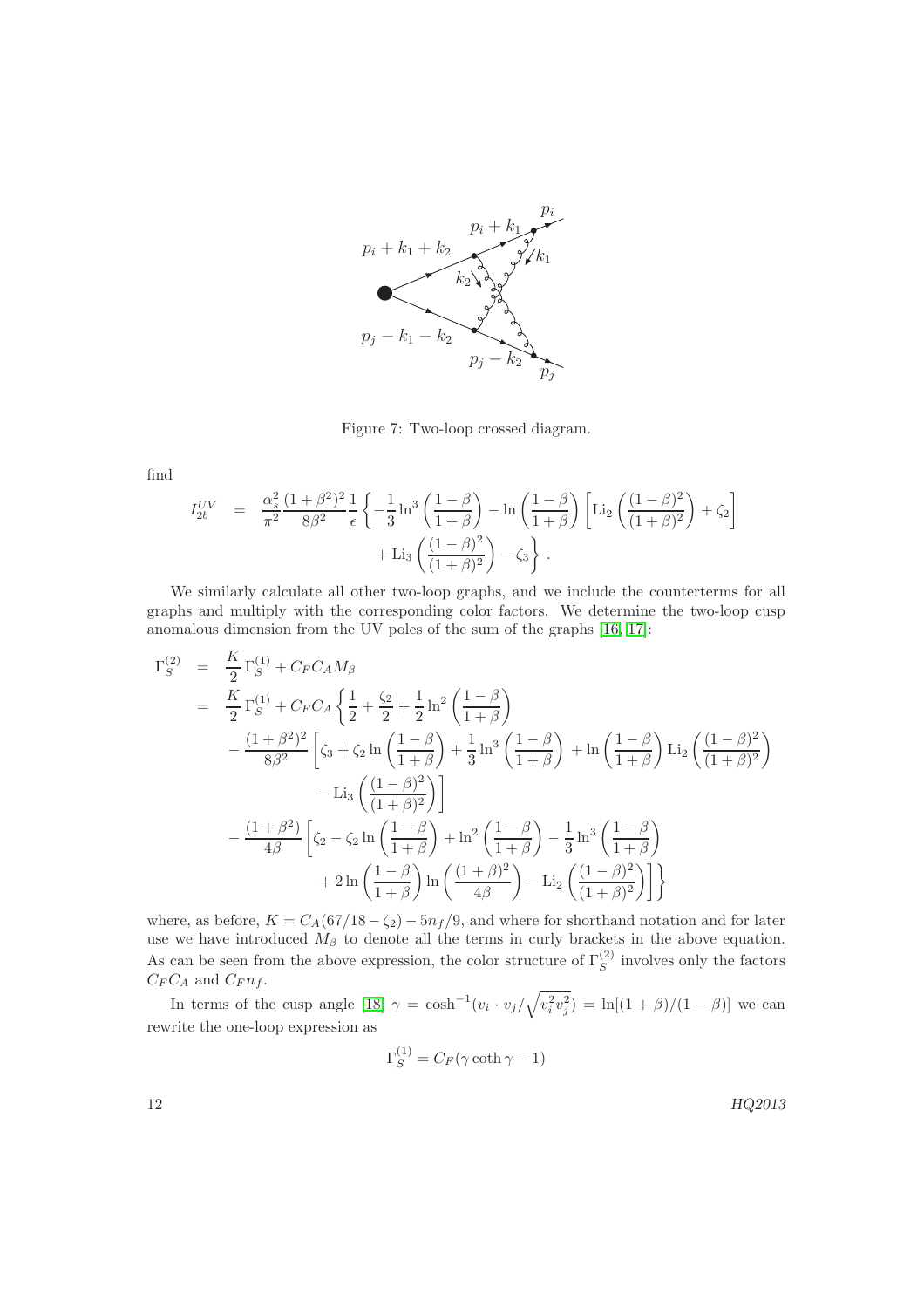

<span id="page-13-0"></span>Figure 8: The two-loop cusp anomalous dimension,  $\Gamma_S^{(2)}$ , as a function of  $\beta$  in a linear (left) and logarithmic (right) plot.

and the two-loop expression [\[16,](#page-29-3) [17\]](#page-29-4) as

$$
\Gamma_S^{(2)} = \frac{K}{2} \Gamma_S^{(1)} + C_F C_A \left\{ \frac{1}{2} + \frac{\zeta_2}{2} + \frac{\gamma^2}{2} - \frac{1}{2} \coth^2 \gamma \left[ \zeta_3 - \zeta_2 \gamma - \frac{\gamma^3}{3} - \gamma \operatorname{Li}_2 \left( e^{-2\gamma} \right) - \operatorname{Li}_3 \left( e^{-2\gamma} \right) \right] - \frac{1}{2} \coth \gamma \left[ \zeta_2 + \zeta_2 \gamma + \gamma^2 + \frac{\gamma^3}{3} + 2 \gamma \ln \left( 1 - e^{-2\gamma} \right) - \operatorname{Li}_2 \left( e^{-2\gamma} \right) \right] \right\}.
$$

The cusp anomalous dimension is an essential component of other calculations for QCD processes, where the color structure gets more complicated with more than two colored partons in the process.

Linear and logarithmic plots of  $\Gamma_S^{(2)}$  are shown in Fig. [8.](#page-13-0)  $\Gamma_S^{(2)}$  vanishes at  $\beta = 0$ , the threshold limit, and diverges at  $\beta = 1$ , the massless limit.

We next determine analytically the small and large  $\beta$  behavior of  $\Gamma_S^{(2)}$ . For the small  $\beta$ behavior we expand around  $\beta = 0$  and find

$$
\Gamma_{S \exp}^{(2)} = -\frac{2}{27} \beta^2 \left[ C_F C_A (18\zeta_2 - 47) + 5C_F n_f \right] + \mathcal{O}(\beta^4).
$$

We note that  $\Gamma_S^{(2)}$  is an even function of  $\beta$ . For the large  $\beta$  behavior, as  $\beta \to 1$ , we find  $\Gamma_S^{(2)} \to \frac{K}{2} \Gamma_S^{(1)}$  $S^{\left(1\right)}$ .

We next construct an approximation valid for all  $\beta$  [\[16\]](#page-29-3):

$$
\Gamma_{S\,\text{approx}}^{(2)} = \Gamma_{S\,\text{exp}}^{(2)} + \frac{K}{2}\Gamma_{S}^{(1)} - \frac{K}{2}\Gamma_{S\,\text{exp}}^{(1)}
$$
  
= 
$$
\frac{K}{2}\Gamma_{S}^{(1)} + C_{F}C_{A}\left(1 - \frac{2}{3}\zeta_{2}\right)\beta^{2} + \mathcal{O}\left(\beta^{4}\right)
$$

The expansions and approximations to  $\Gamma_S^{(2)}$  are shown in Fig. [9.](#page-14-0)  $\Gamma_{S\text{ approx}}^{(2)}$  is a remarkably good approximation to the complete  $\Gamma_S^{(2)}$ .

 $HQ2013$  and  $HQ2013$  and  $HQ2013$  and  $HQ2013$  and  $HQ2013$  and  $HQ2013$  and  $HQ2013$  and  $HQ2013$  and  $HQ2013$  and  $HQ2013$  and  $HQ2013$  and  $HQ2013$  and  $HQ2013$  and  $HQ2013$  and  $HQ2013$  and  $HQ2013$  and  $HQ2013$  and

.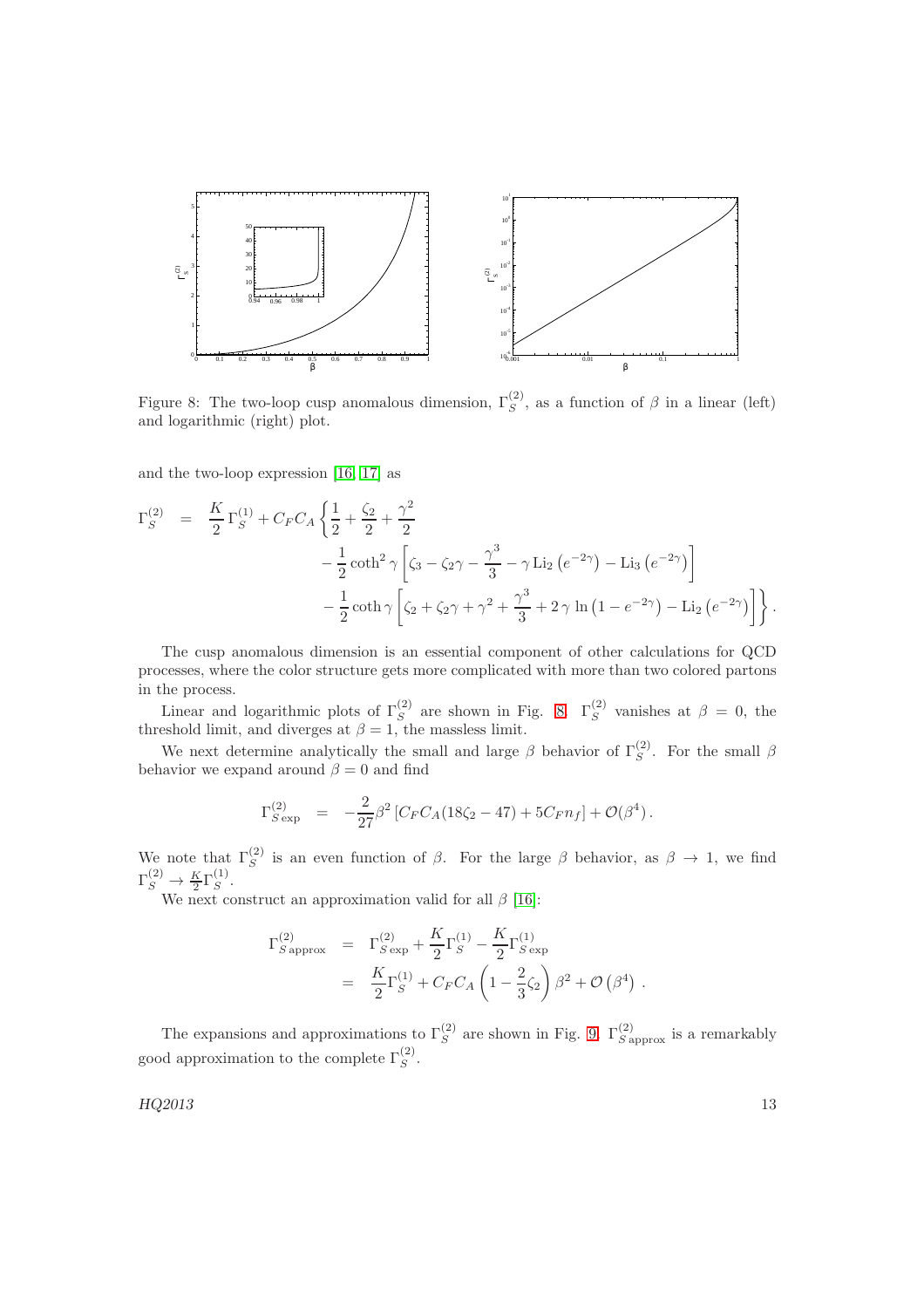

<span id="page-14-0"></span>Figure 9: Expansions and approximations for  $\Gamma_S^{(2)}$ .



<span id="page-14-1"></span>Figure 10: Lowest-order diagrams for the  $q\bar{q} \to t\bar{t}$  channel (left diagram) and the  $gg \to t\bar{t}$ channel (right three diagrams).

# 4 Soft anomalous dimension matrices for  $t\bar{t}$  production

The top-antitop pair production partonic processes at LO are

$$
q(p_1) + \bar{q}(p_2) \to t(p_3) + \bar{t}(p_4)
$$

and

$$
g(p_1) + g(p_2) \to t(p_3) + \bar{t}(p_4)
$$

The LO diagrams for these processes are shown in Fig. [10.](#page-14-1) We define  $s = (p_1 + p_2)^2$ ,  $t_1 = (p_1 - p_3)^2 - m_t^2$ ,  $u_1 = (p_2 - p_3)^2 - m_t^2$ , and  $\beta = \sqrt{1 - 4m_t^2/s}$ . Note that  $\beta$  is the top-quark speed in the LO kinematics. At the Tevatron and the LHC the  $t\bar{t}$  cross section receives most contributions in the region around  $0.3 < \beta < 0.8$  which peak roughly around  $\beta \sim 0.6$ .

We next present the results at one and two loops for the soft anomalous matrices for these partonic processes. The soft anomalous dimension matrix for  $q(p_1) + \bar{q}(p_2) \rightarrow t(p_3) + \bar{t}(p_4)$  in a color tensor basis consisting of singlet and octet exchange in the s channel,

$$
c_1 = \delta_{12}\delta_{34}\,, \qquad c_2 = T_{F\ 21}^c\,T_{F\ 34}^c\,,
$$

has elements

$$
\Gamma_S^{q\bar{q}\rightarrow t\bar{t}} = \left[ \begin{array}{cc} \Gamma_{q\bar{q}\,11} & \Gamma_{q\bar{q}\,12} \\ \Gamma_{q\bar{q}\,21} & \Gamma_{q\bar{q}\,22} \end{array} \right] \,.
$$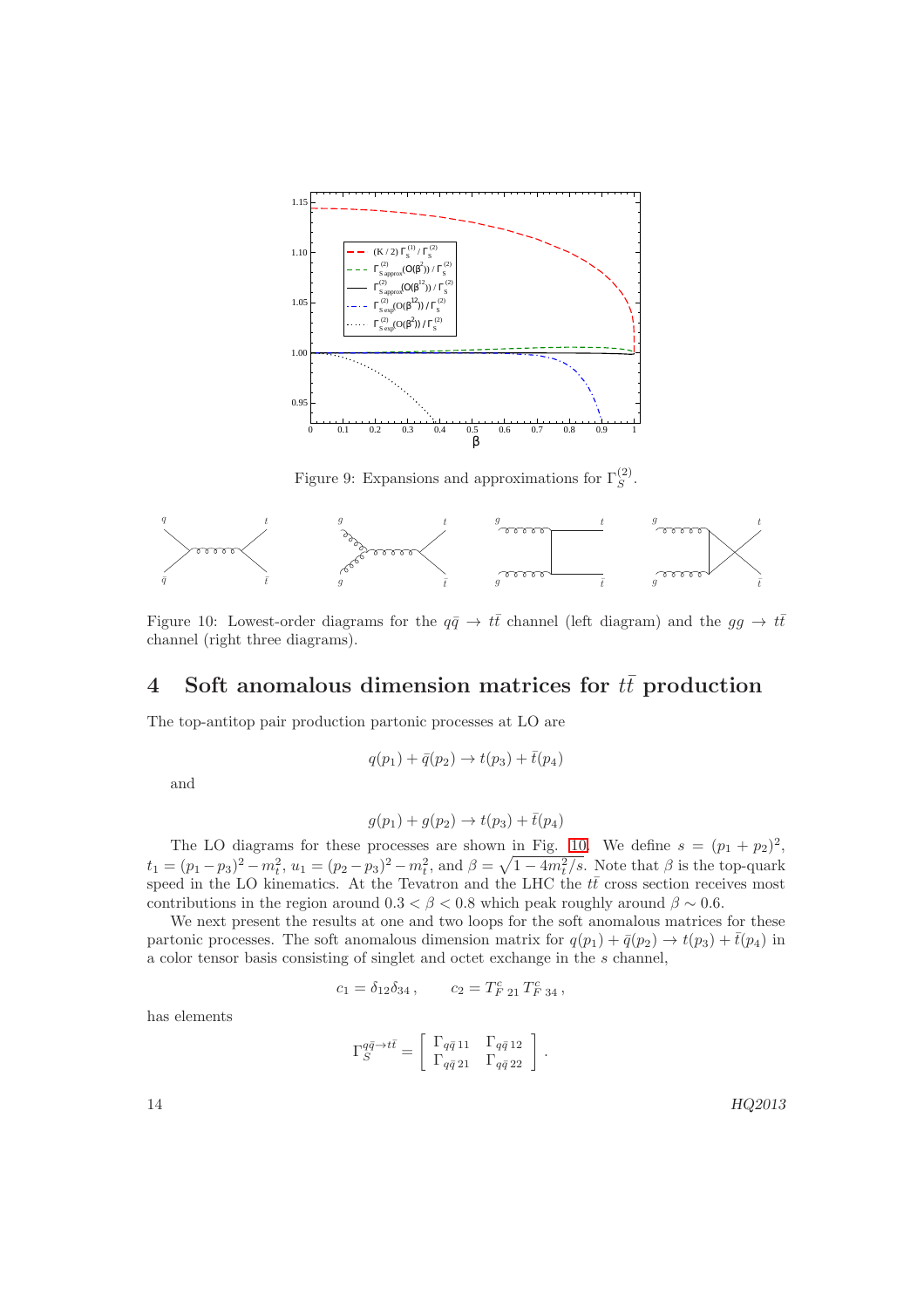At one loop we find [\[6,](#page-28-5) [19\]](#page-29-6)

$$
\Gamma_{q\bar{q}11}^{(1)} = -C_F [L_{\beta} + 1] \n\Gamma_{q\bar{q}12}^{(1)} = \frac{C_F}{C_A} \ln \left( \frac{t_1}{u_1} \right) \n\Gamma_{q\bar{q}21}^{(1)} = 2 \ln \left( \frac{t_1}{u_1} \right) \n\Gamma_{q\bar{q}22}^{(1)} = C_F \left[ 4 \ln \left( \frac{t_1}{u_1} \right) - L_{\beta} - 1 \right] + \frac{C_A}{2} \left[ -3 \ln \left( \frac{t_1}{u_1} \right) + \ln \left( \frac{t_1 u_1}{s m_t^2} \right) + L_{\beta} \right]
$$

where  $L_{\beta} = \frac{1+\beta^2}{2\beta}$  $\frac{1-\beta^2}{2\beta}$  ln  $\left(\frac{1-\beta}{1+\beta}\right)$ . We note that the first element of this matrix is identical to the one-loop massive cusp anomalous dimension.

Then the elements of the soft anomalous dimension matrix for the process  $q\bar{q} \to t\bar{t}$  at two loops are [\[19\]](#page-29-6)

$$
\Gamma_{q\bar{q}11}^{(2)} = \frac{K}{2} \Gamma_{q\bar{q}11}^{(1)} + C_F C_A M_\beta
$$
\n
$$
\Gamma_{q\bar{q}12}^{(2)} = \frac{K}{2} \Gamma_{q\bar{q}12}^{(1)} - \frac{C_F}{2} N_\beta \ln\left(\frac{t_1}{u_1}\right)
$$
\n
$$
\Gamma_{q\bar{q}21}^{(2)} = \frac{K}{2} \Gamma_{q\bar{q}21}^{(1)} + C_A N_\beta \ln\left(\frac{t_1}{u_1}\right)
$$
\n
$$
\Gamma_{q\bar{q}22}^{(2)} = \frac{K}{2} \Gamma_{q\bar{q}22}^{(1)} + C_A \left(C_F - \frac{C_A}{2}\right) M_\beta
$$

We note that the first element of this matrix is identical to the two-loop massive cusp anomalous dimension, and  $M_\beta$  was defined in the previous section. Here  $N_\beta$  is a subset of the terms of  $M_{\beta}$ ,

$$
N_{\beta} = -\frac{(1+\beta^2)}{4\beta} \left[ \ln^2 \left( \frac{1-\beta}{1+\beta} \right) + 2\ln \left( \frac{1-\beta}{1+\beta} \right) \ln \left( \frac{(1+\beta)^2}{4\beta} \right) - \text{Li}_2 \left( \frac{(1-\beta)^2}{(1+\beta)^2} \right) \right] + \frac{1}{2} \ln^2 \left( \frac{1-\beta}{1+\beta} \right).
$$

The soft anomalous dimension matrix for  $g(p_1) + g(p_2) \rightarrow t(p_3) + \bar{t}(p_4)$  in a color tensor basis

$$
c_1 = \delta^{12} \delta_{34}
$$
,  $c_2 = d^{12c} T_{34}^c$ ,  $c_3 = i f^{12c} T_{34}^c$ 

where d and f are the totally symmetric and antisymmetric  $SU(3)$  invariant tensors, is

$$
\Gamma_S^{gg \to t\bar{t}} = \begin{bmatrix} \Gamma_{gg\,11} & 0 & \Gamma_{gg\,13} \\ 0 & \Gamma_{gg\,22} & \Gamma_{gg\,23} \\ \Gamma_{gg\,31} & \Gamma_{gg\,32} & \Gamma_{gg\,22} \end{bmatrix}
$$

.

 $HQ2013$  and  $HQ2013$  and  $HQ2013$  and  $HQ2013$  and  $HQ2013$  and  $HQ2013$  and  $HQ2013$  and  $HQ2013$  and  $HQ2013$  and  $HQ2013$  and  $HQ2013$  and  $HQ2013$  and  $HQ2013$  and  $HQ2013$  and  $HQ2013$  and  $HQ2013$  and  $HQ2013$  and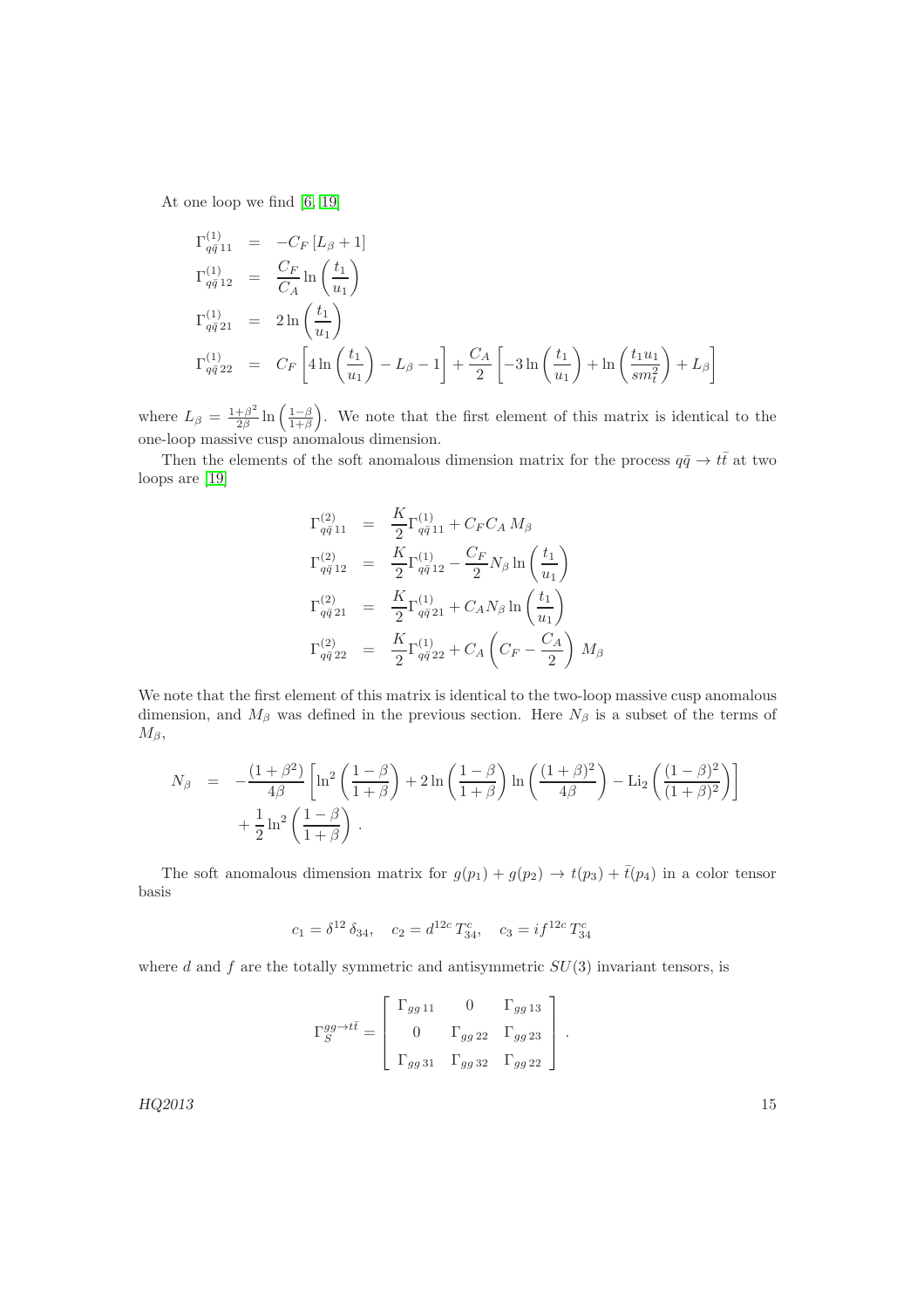At one loop we have [\[6,](#page-28-5) [19\]](#page-29-6)

$$
\Gamma_{gg\,11}^{(1)} = -C_F[L_\beta + 1] \n\Gamma_{gg\,13}^{(1)} = \ln\left(\frac{t_1}{u_1}\right) \n\Gamma_{gg\,21}^{(1)} = 2\ln\left(\frac{t_1}{u_1}\right) \n\Gamma_{gg\,22}^{(1)} = -C_F[L_\beta + 1] + \frac{C_A}{2} \left[ \ln\left(\frac{t_1 u_1}{m^2 s}\right) + L_\beta \right] \n\Gamma_{gg\,23}^{(1)} = \frac{C_A}{2} \ln\left(\frac{t_1}{u_1}\right) \n\Gamma_{gg\,32}^{(1)} = \frac{N_c^2 - 4}{2N_c} \ln\left(\frac{t_1}{u_1}\right)
$$

At two loops we find [\[19\]](#page-29-6)

$$
\Gamma_{gg\,11}^{(2)} = \frac{K}{2} \Gamma_{gg\,11}^{(1)} + C_F C_A M_\beta
$$
\n
$$
\Gamma_{gg\,13}^{(2)} = \frac{K}{2} \Gamma_{gg\,13}^{(1)} - \frac{C_A}{2} N_\beta \ln\left(\frac{t_1}{u_1}\right)
$$
\n
$$
\Gamma_{gg\,31}^{(2)} = \frac{K}{2} \Gamma_{gg\,31}^{(1)} + C_A N_\beta \ln\left(\frac{t_1}{u_1}\right)
$$
\n
$$
\Gamma_{gg\,22}^{(2)} = \frac{K}{2} \Gamma_{gg\,22}^{(1)} + C_A \left(C_F - \frac{C_A}{2}\right) M_\beta
$$
\n
$$
\Gamma_{gg\,23}^{(2)} = \frac{K}{2} \Gamma_{gg\,23}^{(1)}
$$
\n
$$
\Gamma_{gg\,32}^{(2)} = \frac{K}{2} \Gamma_{gg\,32}^{(1)}
$$

## 5 Double-differential kinematics

We consider a generic hadronic process with momenta  $p_{h_1} + p_{h_2} \rightarrow p_3 + p_4$  with underlying partonic process  $p_1 + p_2 \rightarrow p_3 + p_4$ . We write general kinematics formulas that can be used for both top-antitop pair and single-top production.

## 5.1 Kinematics with  $S, T, U$

The hadronic variables are  $S = (p_{h1} + p_{h2})^2$ ,  $T = (p_{h1} - p_3)^2$ ,  $U = (p_{h2} - p_3)^2$ . The partonic variables are  $s = (p_1 + p_2)^2$ ,  $t = (p_1 - p_3)^2$ ,  $u = (p_2 - p_3)^2$ ; we also define  $s_4 = s + t + u - m_3^2 - m_4^2$ which describes the excess energy for additional radiation in the process, and thus measures kinematical distance from partonic threshold. Note that  $p_1 = x_1p_{h1}$ ,  $p_2 = x_2p_{h2}$ ,  $s = x_1x_2S$ ,  $t - m_3^2 = x_1(T - m_3^2), u - m_3^2 = x_2(U - m_3^2), \text{ with } x_1 \text{ and } x_2 \text{ the momentum fractions of }$ the colliding partons in the corresponding hadrons. The total hadronic cross section is found by integrating over the double-differential partonic cross section convoluted with the parton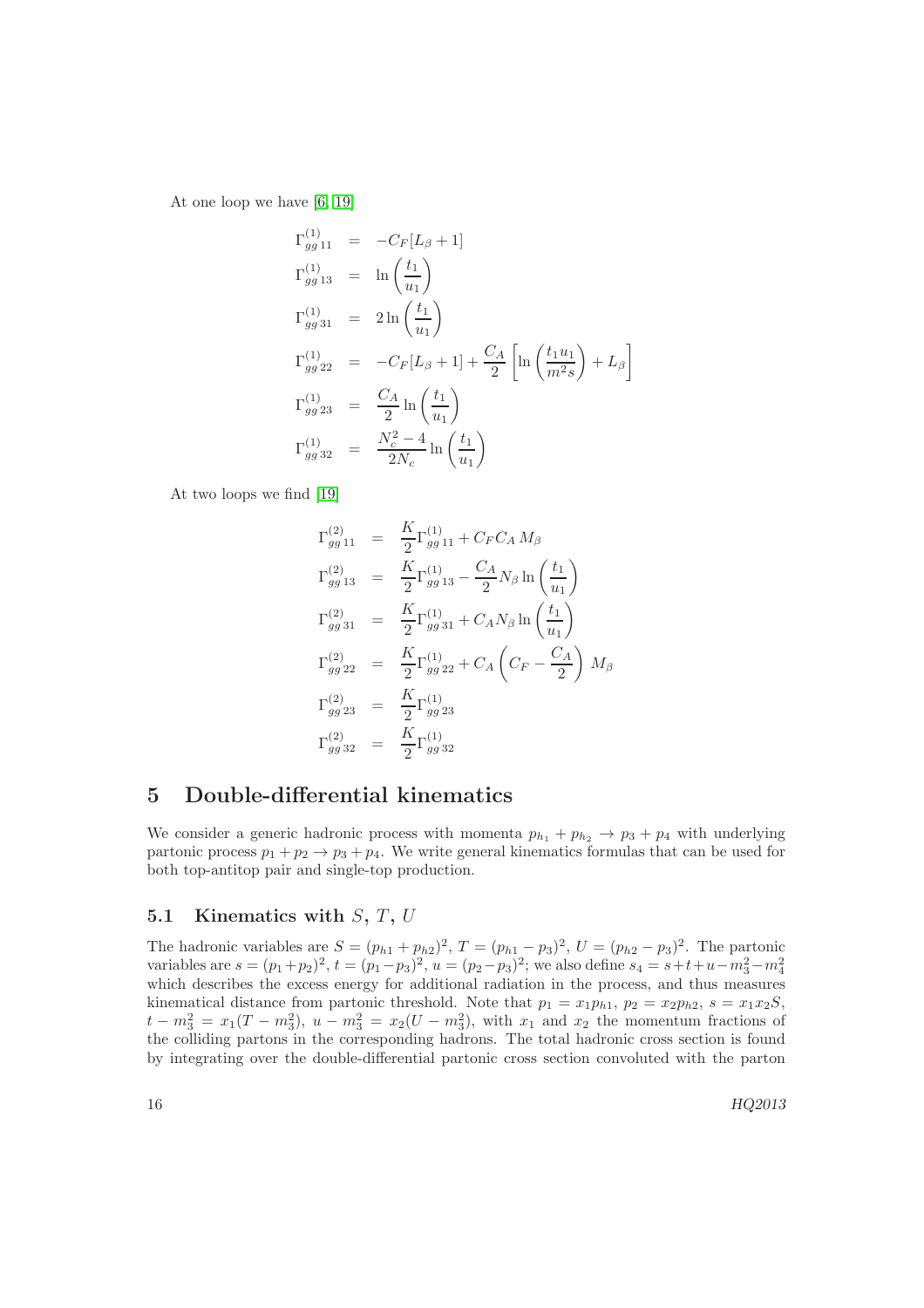distribution functions  $\phi$ :

$$
\sigma_{p_{h1}p_{h2}\to p_3p_4}(S) = \int_{T_{min}}^{T_{max}} dT \int_{U_{min}}^{U_{max}} dU \int_{x_{2min}}^1 dx_2 \int_0^{s_{4max}} ds_4
$$

$$
\times \frac{x_1 x_2}{x_2 S + T - m_3^2} \phi(x_1) \phi(x_2) \frac{d^2 \hat{\sigma}_{p_1 p_2 \to p_3 p_4}}{dt du}
$$

where

$$
x_1 = \frac{s_4 - m_3^2 + m_4^2 - x_2(U - m_3^2)}{x_2S + T - m_3^2}
$$

$$
T_{\min}^{max} = -\frac{1}{2}(S - m_3^2 - m_4^2) \pm \frac{1}{2}\sqrt{(S - m_3^2 - m_4^2)^2 - 4m_3^2m_4^2}
$$

$$
U_{max} = m_3^2 + \frac{S m_3^2}{T - m_3^2}
$$

 $U_{min} = -S - T + m_3^2 + m_4^2$ ,  $x_{2min} = (m_4^2 - T)/(S + U - m_3^2)$  and  $s_{4max} = x_2(S + U - m_3^2) + T - m_4^2$ .

## 5.2 Kinematics with  $p_T$  and rapidity

We next provide an alternative cross-section calculation in terms of the transverse momentum,  $p_T$ , and the rapidity, Y, of the outgoing particle with momentum  $p_3$ . We further define  $T_1 = T - p_1$  $m_3^2$ ,  $U_1 = U - \frac{m_3^2}{m_3^2}$ ,  $t_1 = t - m_3^2$ , and  $u_1 = u - m_3^2$ . Also,  $U_1 = -\sqrt{5} m_T e^Y$  and  $T_1 = -\sqrt{5} m_T e^{-Y}$ with  $m_T = \sqrt{m_3^2 + p_T^2}$ . We then calculate the total hadronic cross section via

$$
\sigma_{p_{h1}p_{h2}\to p_3p_4}(S) = \int_0^{p_T^2 \max} dp_T^2 \int_{Y^-}^{Y^+} dY \int_{x_1^-}^1 dx_1 \int_0^{s_{4max}} ds_4
$$

$$
\times \frac{x_1 x_2 S}{x_1 S + U_1} \phi(x_1) \phi(x_2) \frac{d^2 \hat{\sigma}_{p_1 p_2 \to p_3 p_4}}{dt_1 du_1}
$$

where

$$
x_2 = \frac{s_4 - m_3^2 + m_4^2 - x_1 T_1}{x_1 S + U_1},
$$
  
\n
$$
p_{T \, max}^2 = \frac{(S - m_3^2 - m_4^2)^2 - 4m_3^2 m_4^2}{4S}
$$
  
\n
$$
Y^{\pm} = \pm \frac{1}{2} \ln \frac{1 + \sqrt{1 - \frac{4m_T^2}{S[1 + (m_3^2 - m_4^2)/S]^2}}}{1 - \sqrt{1 - \frac{4m_T^2}{S[1 + (m_3^2 - m_4^2)/S]^2}}}
$$
  
\n
$$
x_1^- = \frac{-(U_1 + m_3^2 - m_4^2)}{S + T_1}
$$
  
\n
$$
s_{4 \, max} = x_1 (S + T_1) + U_1 + m_3^2 - m_4^2.
$$

 $HQ2013$  and  $17$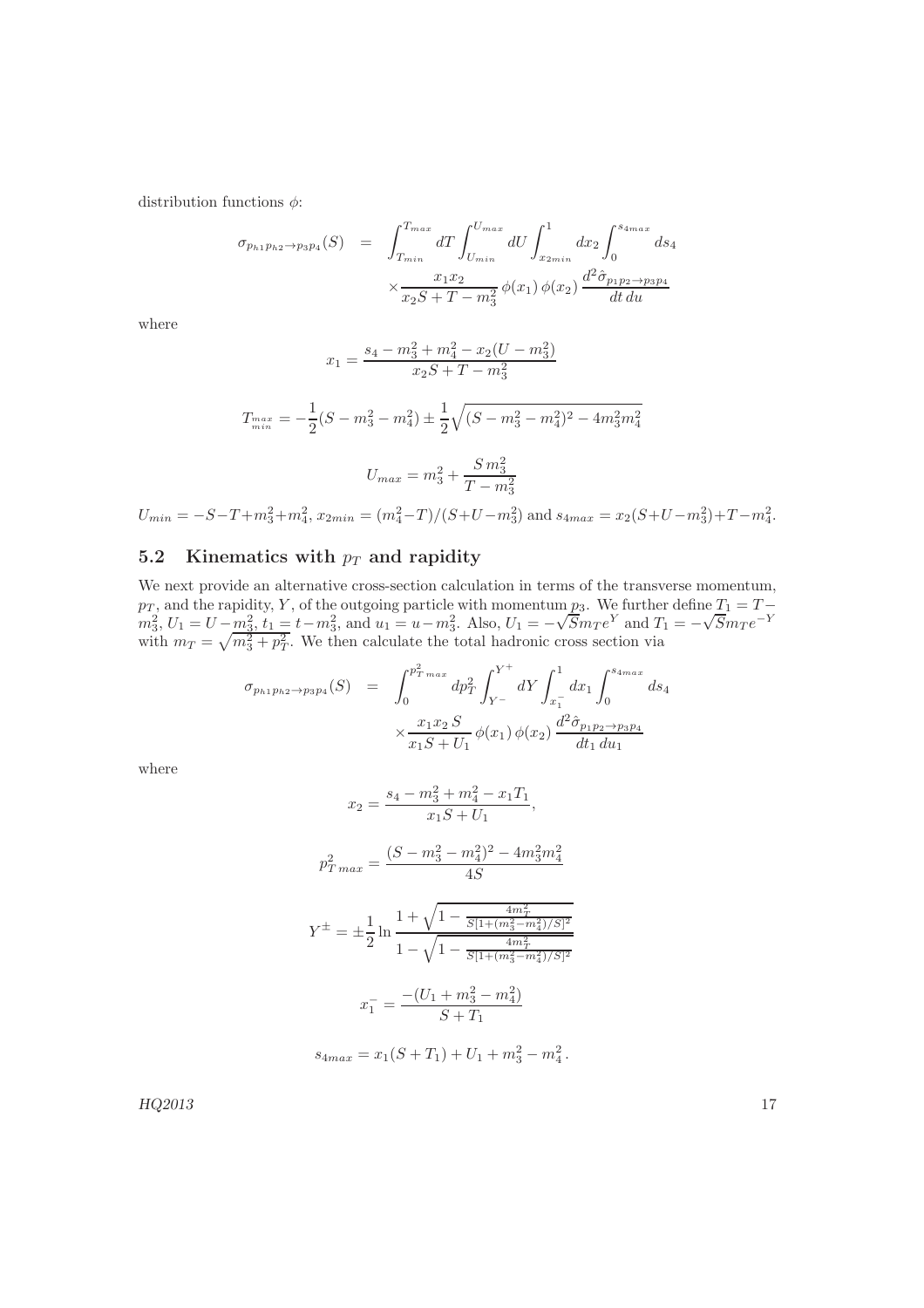

<span id="page-18-0"></span>Figure 11: (Left) NLO exact and approximate corrections to the top-pair cross section at 7 TeV (lower lines) and 8 TeV (upper lines) LHC energy; (Right) NLO exact and approximate top-quark transverse momentum distributions at 8 TeV.



<span id="page-18-1"></span>Figure 12: The top-pair total cross section at LHC (left) and Tevatron (right) energies.

# 6 Total cross section for  $t\bar{t}$  production

We begin our presentation of numerical results with the total cross section for top-antitop pair production. We use the MSTW2008 NNLO [\[20\]](#page-29-7) parton distribution functions (pdf) for all the numerical results. We first show that the threshold approximation works very well both for total cross sections and differential distributions.

We denote the NLO soft-gluon corrections from the expansion of the NNLL resummed cross section as NLO approximate corrections. Similarly the NNLO soft-gluon corrections are denoted as NNLO approximate corrections. Furthermore, the sum of the exact NLO cross section and the NNLO approximate corrections is denoted as the NNLO approximate cross section (and this applies to both total and differential cross sections).

Figure [11](#page-18-0) shows that the NLO exact and approximate corrections to the total cross section as well as the top-quark  $p<sub>T</sub>$  distribution are nearly identical. We have an excellent approximation: there is less than 1% difference between NLO approximate and exact cross sections. For the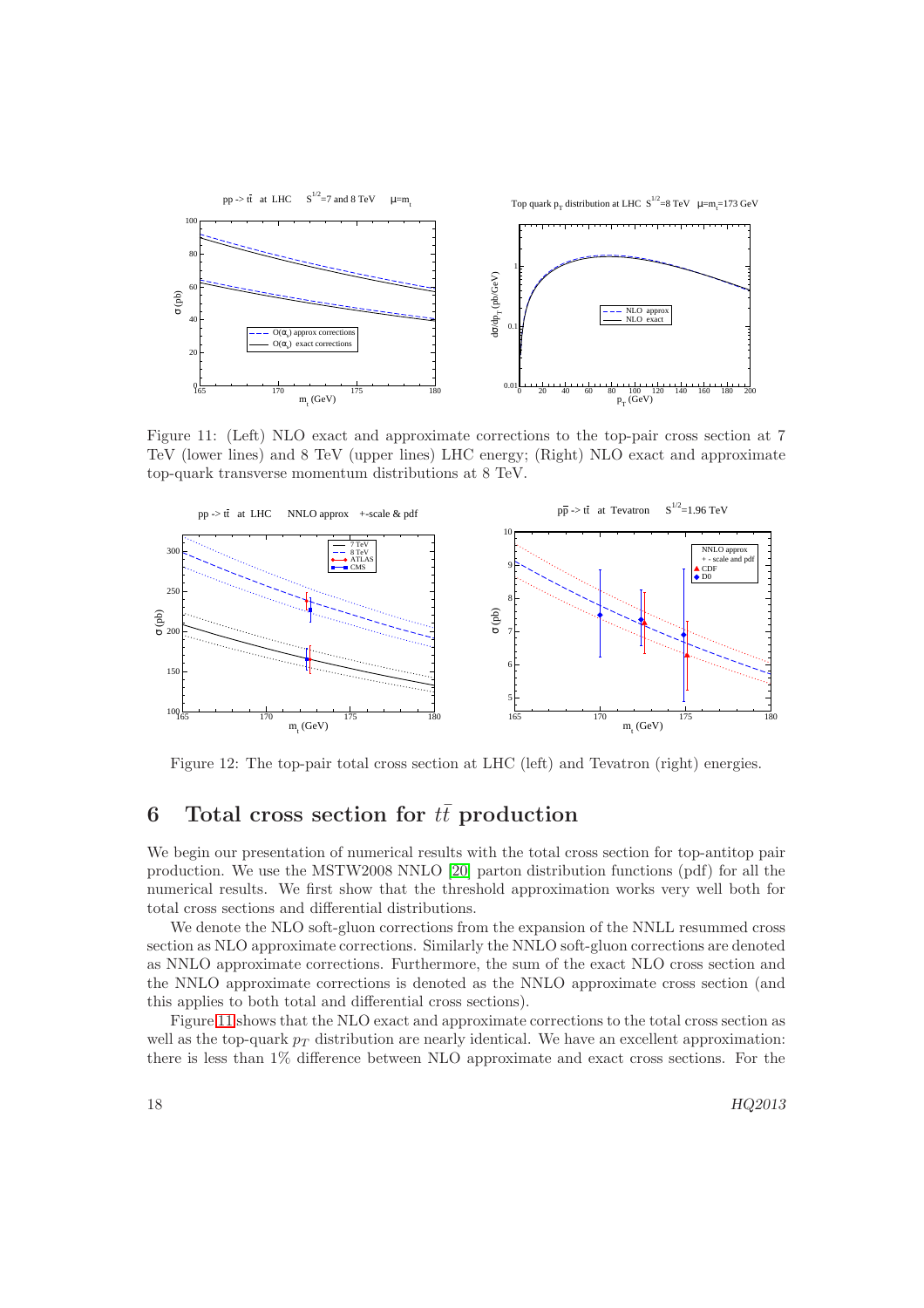

<span id="page-19-0"></span>Figure 13: Theoretical results for the  $t\bar{t}$  cross section at 7 and 8 TeV LHC energies.

best prediction we add the NNLO approximate corrections to the exact NLO cross section. We find that that the scale dependence is greatly reduced when the NNLO approximate corrections are included.

In Fig. [12](#page-18-1) we display theoretical predictions at approximate NNLO for the total cross section as a function of top-quark mass at the LHC (left plot) and the Tevatron (right plot) and compare them with data from the LHC at 7 TeV [\[21,](#page-29-8) [22\]](#page-29-9) and 8 TeV [\[23,](#page-29-10) [24\]](#page-29-11) and from the Tevatron at 1.96 TeV [\[25,](#page-29-12) [26\]](#page-29-13). We find very good agreement between the theoretical predictions and the data. The approximate NNLO prediction [\[19\]](#page-29-6) for  $m_t = 173$  GeV is  $7.08^{+0.20}_{-0.24}$ -0.27 pb at the Tevatron at 1.96 TeV;  $163^{+7}_{-5} \pm 9$  pb at the LHC at 7 TeV;  $234^{+10}_{-7} \pm 12$  pb at 8 TeV LHC; and 920<sup>+50+33</sup> pb at 14 TeV LHC. The central result is with  $\mu_F = \mu_R = m_t$ , the first uncertainty is from independent variation of  $\mu_F$  and  $\mu_R$  over the range  $m_t/2$  to  $2m_t$ , and the second uncertainty is from the MSTW2008 NNLO pdf at 90% CL. Of course the numerical results depend on the choice of pdf,  $\alpha_s$ , and choices of top quark mass and scales.

There are many differences between various resummation/NNLO approximate approaches in the literature and these have been detailed previously in [\[7,](#page-28-6) [27\]](#page-29-14). The differences include whether the resummation is for the total-only cross section versus for the double-differential cross section, whether it uses moment-space perturbative QCD (pQCD) versus Soft-Collinear Effective Theory (SCET), etc.

Resummations that only use the total cross section refer to production (or absolute) threshold and resum logarithms of  $\beta = \sqrt{1 - 4m_t^2/s}$ . The soft limit here is the production threshold limit  $\beta \to 0$  (where the top quark velocities are zero), which is a special case of the more general partonic threshold. The partonic threshold is where there is just enough energy to produce the top quarks but they can have arbitrary  $p_T$  and are not restrained to be at rest. This more general double-differential approach to resummation can be expressed in single-particleinclusive kinematics for the differential cross section  $d\sigma/dp_T dy$  where the logarithms involve  $s_4 = s + t_1 + u_1$  and the soft limit is  $s_4 \rightarrow 0$ .

The double-differential approach, in addition to using a more general definition of threshold, also allows the calculation of transverse momentum and rapidity distributions. For differential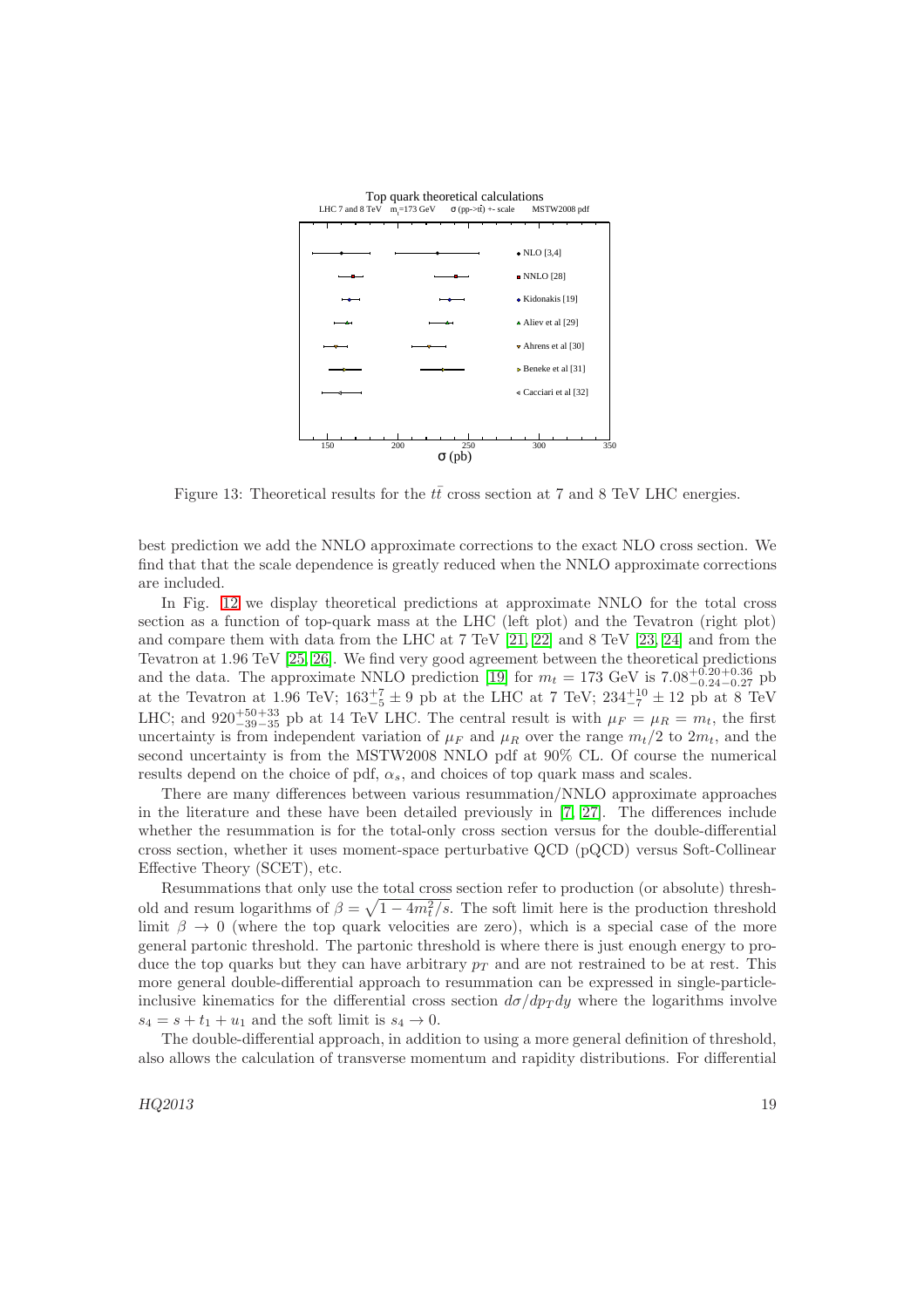

<span id="page-20-0"></span>Figure 14: Theoretical results for the  $t\bar{t}$  cross section at the Tevatron (left) and at 14 TeV LHC energy (right).

calculations, further differences between approaches arise from how the relation  $s + t_1 + u_1 = 0$ is used in the plus-distribution coefficients, how subleading terms are treated, if/how damping factors are implemented to reduce the influence of contributions far from threshold, etc.

A comparison of various NNLO approximate approaches is shown in Fig. [13,](#page-19-0) all with the same choice of parameters, at 7 and 8 TeV LHC energies. In addition, exact NLO [\[3,](#page-28-2) [4\]](#page-28-3) and NNLO [\[28\]](#page-29-15) results for the total cross sections are also shown on the plot.

Ref. [\[19\]](#page-29-6) uses our pQCD resummation formalism for the double-differential cross section. Ref. [\[29\]](#page-29-16) uses pQCD resummation for the total-only cross section. Ref. [\[30\]](#page-29-17) uses the SCET resummation formalism for the double-differential cross section. Ref. [\[31\]](#page-29-18) uses the SCET resummation formalism for the total-only cross section. Lastly, Ref. [\[32\]](#page-29-19) uses pQCD resummation for the total-only cross section.

Figure [14](#page-20-0) shows the corresponding comparison for the Tevatron (left) and for 14 TeV LHC energy (right). One notes the varying degree of success of the various approaches in approximating the exact NNLO result.

The result in Ref. [\[19\]](#page-29-6) from our formalism is very close to the exact NNLO [\[28\]](#page-29-15) result: both the central values and the scale uncertainty are nearly the same and this holds true for all collider energies and top quark masses. This was expected from the comparison of exact and approximate corrections at NLO for both total and differential cross sections, and also from the comparison of approximate NNLO results in different kinematics in 2003 [\[33\]](#page-29-20) (see also the discussions in [\[19\]](#page-29-6) and [\[27\]](#page-29-14)). There is less than  $1\%$  difference between approximate and exact cross sections at both NLO and NNLO.

The stability of the theoretical prediction over the past decade and the reliability of the NNLO approximate result and near-identical value to exact NNLO is very important for several reasons:

• it provides confidence for applications to other processes (notably single-top production, W production, and other processes);

- it has been used extensively as a background for many analyses (Higgs searches, etc);
- it means that we have reliable and near-exact NNLO  $p_T$  and rapidity distributions, which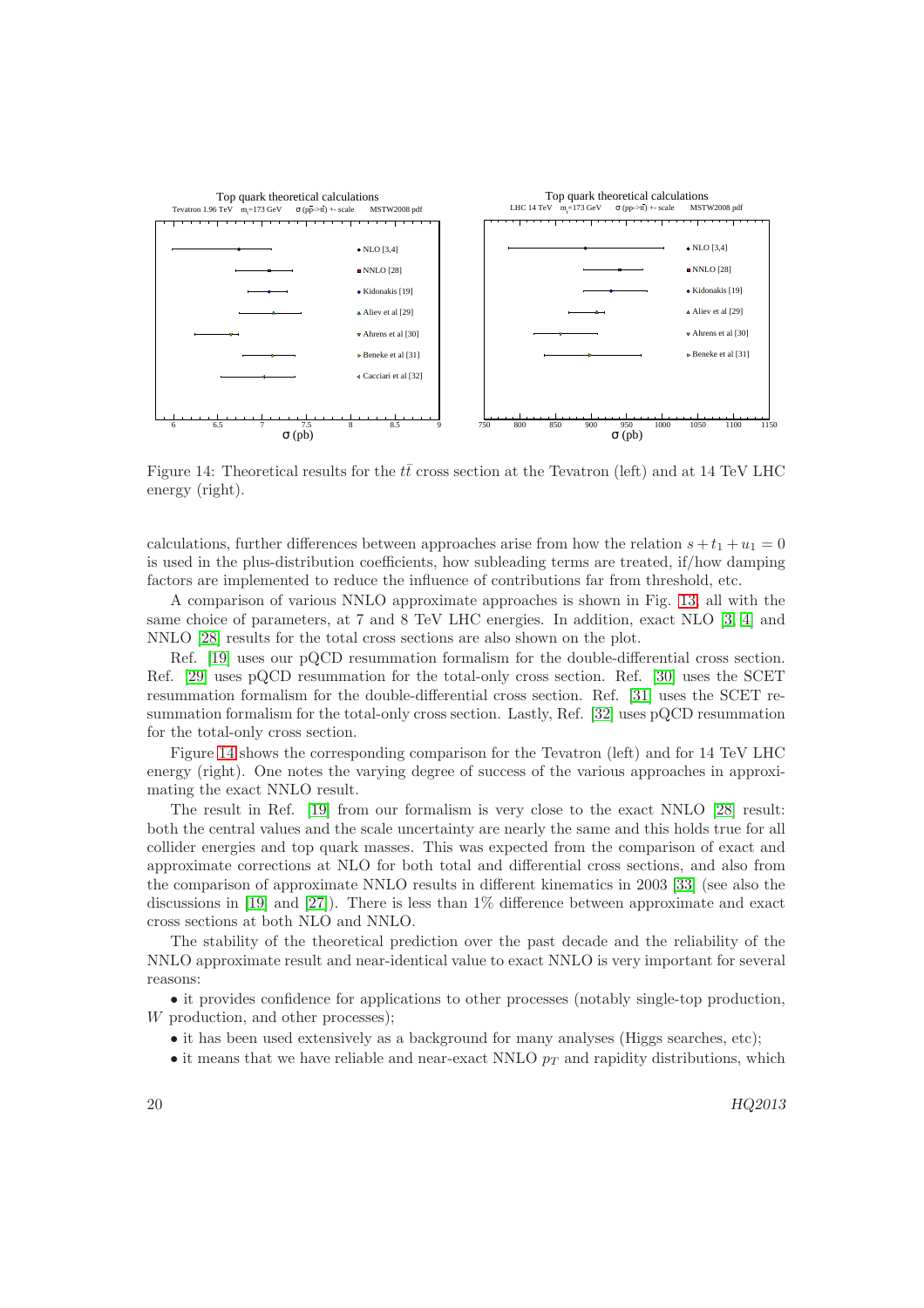

<span id="page-21-0"></span>Figure 15: The top quark  $p_T$  distribution at the Tevatron.



<span id="page-21-1"></span>Figure 16: (Left) The top quark  $p_T$  distribution at the LHC at 7 and 8 TeV energies. (Right) The normalized top quark  $p_T$  distribution at 7 TeV LHC energy compared with ATLAS data in the dileptons channel.

is important since at present there do not exist any exact NNLO results for differential distributions;

• it suggests that NNNLO soft-gluon corrections may be good approximations to exact results at that order if/when they ever become available.

# 7 Top-quark  $p_T$  and rapidity distributions in  $t\bar{t}$  production

We continue with top quark differential distributions in  $t\bar{t}$  production. We present theoretical results for the top-quark transverse momentum and rapidity distributions at Tevatron and LHC energies.

## 7.1 Top-quark  $p_T$  distribution

Figure [15](#page-21-0) displays the theoretical top quark  $p_T$  distribution at the Tevatron. A reduction in scale dependence relative to NLO is observed when the NNLO soft-gluon corrections are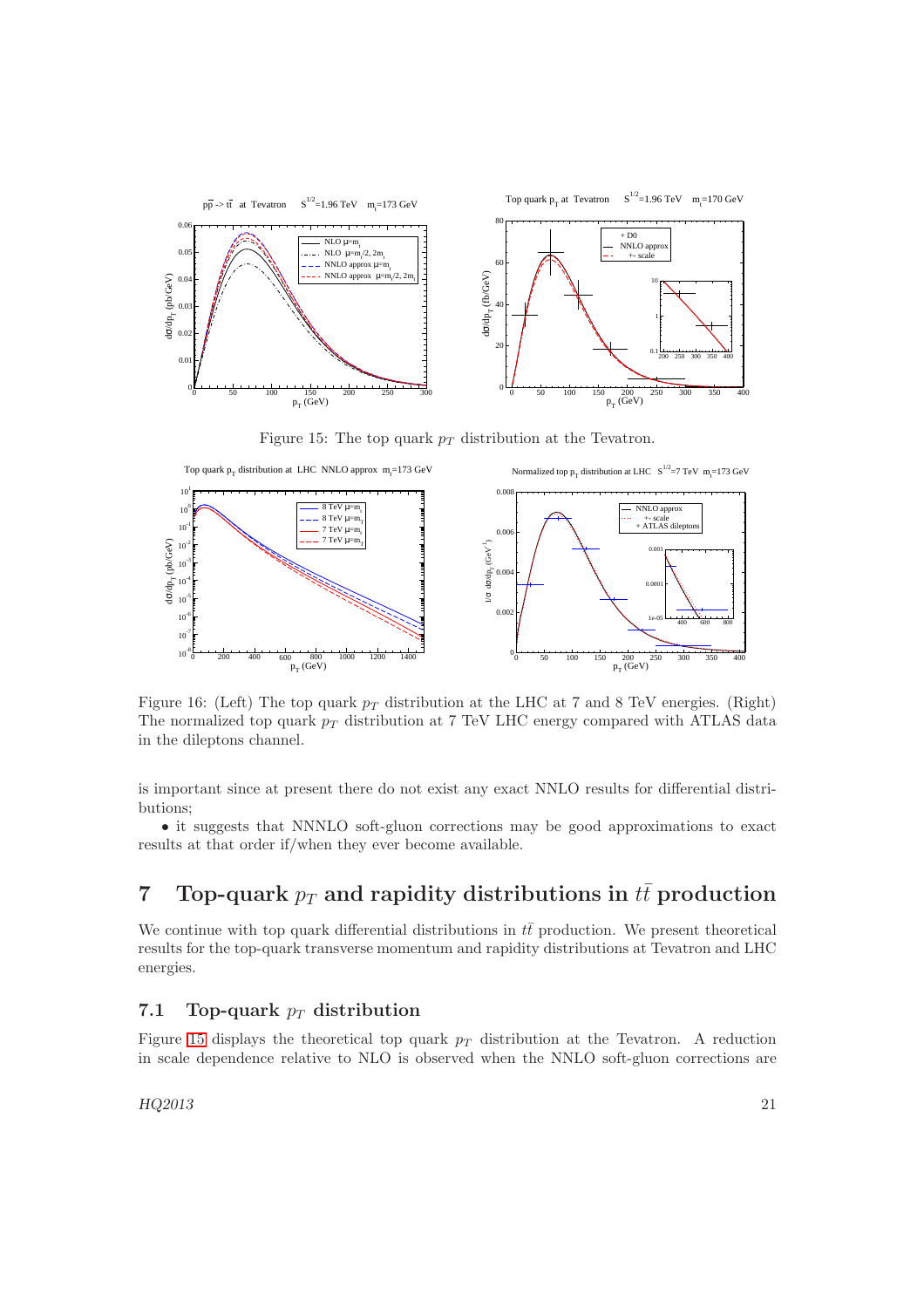

Figure 17: The normalized top quark  $p_T$  distribution at 7 TeV LHC energy compared with CMS data in the  $\ell$ +jets channel (left) and the dileptons channel (right).

<span id="page-22-0"></span>

<span id="page-22-1"></span>Figure 18: The top quark rapidity distribution at the Tevatron (left) and the LHC (right).

included. Excellent agreement of the NNLO approximate results with D0 data [\[34\]](#page-29-21) can be seen over all the  $p_T$  range from the plot on the right. The theoretical results are also in good agreement with newer D0 data [\[35\]](#page-29-22).

The top quark  $p_T$  distribution at LHC energies is shown on the left plot of Fig. [16](#page-21-1) with two different choices of scale:  $m_t$  and  $m_T = \sqrt{p_T^2 + m_t^2}$ . The right plot shows a comparison of the theoretical approximate NNLO normalized  $p_T$  distribution,  $(1/\sigma)d\sigma/dp_T$ , to recent ATLAS data [\[36\]](#page-29-23) at 7 TeV energy up to  $p_T$  of 800 GeV.

Figure [17](#page-22-0) shows the same theoretical normalized top quark  $p_T$  distribution at the LHC compared to CMS data [\[37\]](#page-29-24) at 7 TeV energy in the  $\ell$ +jets channel (left plot) and the dileptons channel (right plot). There is excellent agreement with CMS data, and the NNLO approximate result describes the data better than event generators (see the discussion in [\[37\]](#page-29-24)); a similar conclusion is drawn in the comparison with CMS data at 8 TeV energy [\[38\]](#page-29-25).

### 7.2 Top-quark rapidity distribution

The top-quark rapidity distribution has been calculated [\[39\]](#page-29-26) for Tevatron energy (left plot in Fig. [18\)](#page-22-1) and is in good agreement with recent data from D0 [\[35\]](#page-29-22).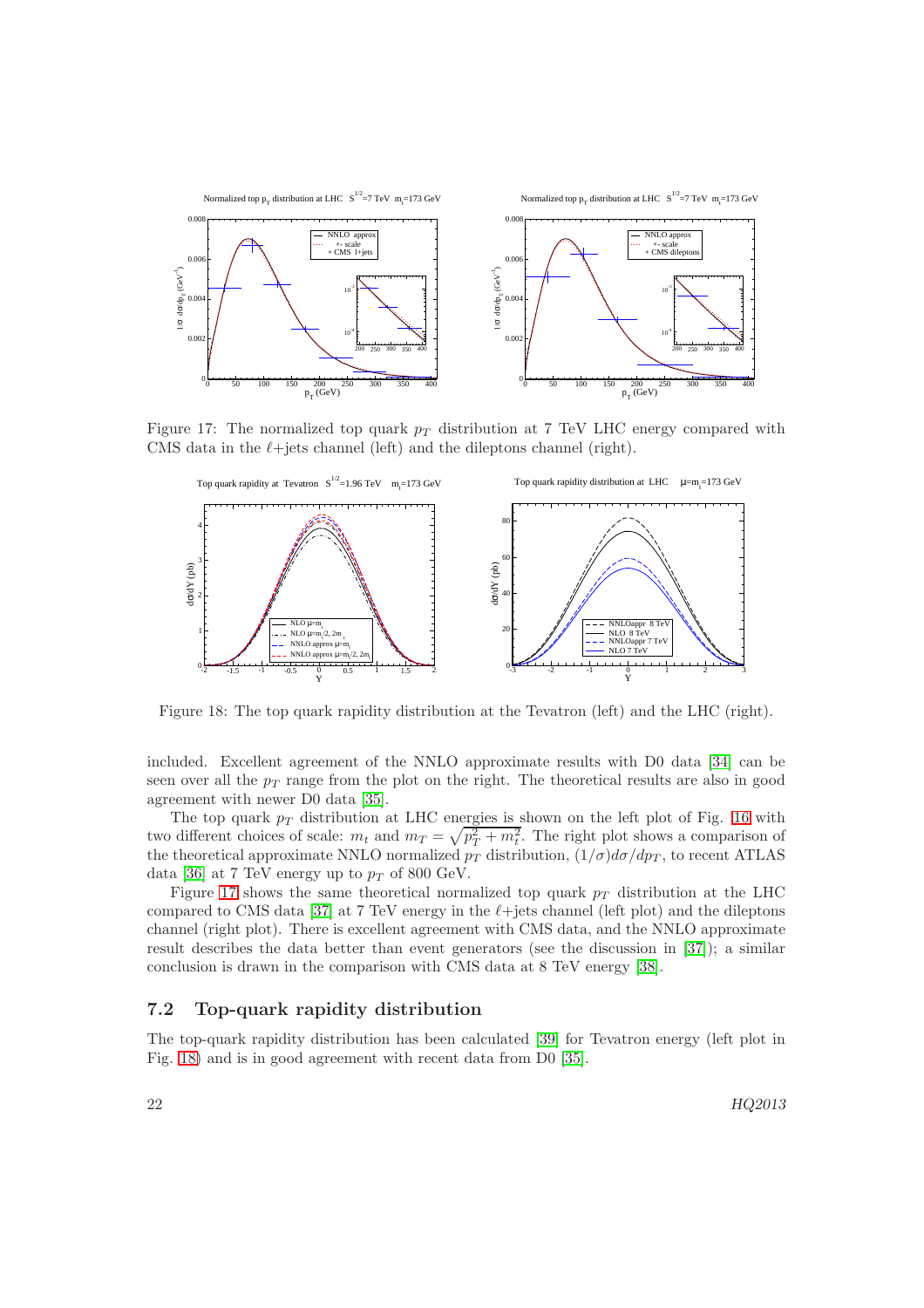

<span id="page-23-0"></span>Figure 19: The normalized top quark rapidity distribution at 7 TeV LHC energy compared with CMS data in the  $\ell$ +jets channel (left) and the dileptons channel (right).



Figure 20: LO diagrams for single-top production in the t-channel (left diagram), s-channel (second from left), and in  $tW$  production (right two diagrams).

<span id="page-23-1"></span>The top-quark forward-backward asymmetry is defined by

$$
A_{\rm FB} = \frac{\sigma(Y > 0) - \sigma(Y < 0)}{\sigma(Y > 0) + \sigma(Y < 0)}.
$$

The asymmetry is significant at the Tevatron. The theoretical result [\[39\]](#page-29-26) for Tevatron energy is  $A_{\text{FB}} = 0.052^{+0.000}_{-0.006}$  which is significantly smaller than observed values.

The theoretical top quark rapidity distribution at LHC energies [\[39\]](#page-29-26) is shown in the right plot of Fig. [18](#page-22-1) at NLO and approximate NNLO.

The normalized top quark rapidity distribution at the LHC at 7 TeV energy is shown in Fig. [19.](#page-23-0) Excellent agreement is found with CMS data at 7 TeV [\[37\]](#page-29-24) and also at 8 TeV [\[38\]](#page-29-25).

## 8 Single-top production

Single-top-quark production was first observed at the Tevatron in 2009 [\[40,](#page-29-27) [41\]](#page-29-28). The single-top partonic processes at LO are shown in Fig. [20.](#page-23-1)

The t-channel processes are of the form  $q b \to q' t$  and  $\bar{q} b \to \bar{q}' t$  and are numerically dominant at Tevatron and LHC energies. The s-channel processes are of the form  $q\bar{q}' \to \bar{b}t$  and are small at both the Tevatron and the LHC. The associated  $tW$  production proceeds via  $bg \rightarrow tW^$ and is negligible at the Tevatron but significant (second largest) at the LHC. A related process to tW production is the associated production of a charged Higgs boson with a top quark,  $bg \rightarrow tH^-$ .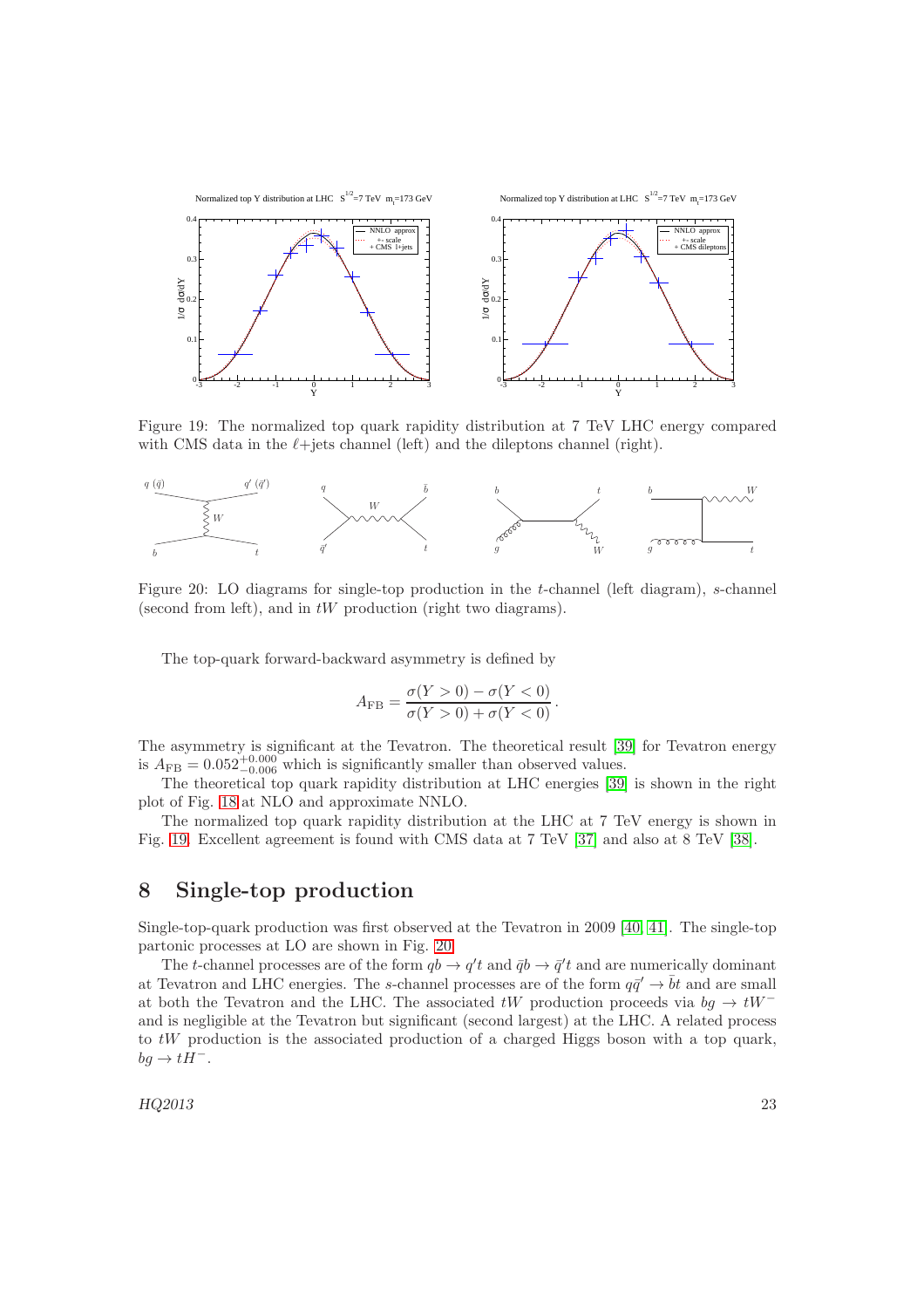

Figure 21: The t-channel total cross section (left); the top-quark  $p<sub>T</sub>$  distribution in t-channel production (right).

<span id="page-24-0"></span>

| LHC    |                                                           |                                                                     | Total (pb)                   |
|--------|-----------------------------------------------------------|---------------------------------------------------------------------|------------------------------|
| 7 TeV  |                                                           | $43.0^{+1.6}_{-0.2} \pm 0.8$ $\mid$ 22.9 $\pm$ 0.5 $^{+0.7}_{-0.9}$ | $65.9_{-0.7-1.7}^{+2.1+1.5}$ |
| 8 TeV  | $56.4^{+2.1}_{-0.3} \pm 1.1$ $30.7 \pm 0.7^{+0.9}_{-1.1}$ |                                                                     | $87.2^{+2.8+2.0}_{-1.0}$     |
| 14 TeV | $154^{+4}_{-1} \pm 3$                                     | $94^{+2+2}_{-1-3}$                                                  | $248^{+6+5}_{-2-6}$          |

<span id="page-24-1"></span>Table 1: NNLO approximate t-channel single-top and single-antitop cross sections with  $m_t =$ 173 GeV. The first uncertainty is from scale variation between  $m_t/2$  and  $2m_t$  and the second uncertainty is from the MSTW2008 NNLO pdf [\[20\]](#page-29-7) at 90% CL.

#### 8.1 t-channel production

We begin with single top quark production in the t-channel. This is the dominant single-top production channel at both Tevatron and LHC energies. The complete NLO corrections were calculated in [\[5\]](#page-28-4).

The soft anomalous dimension matrix for t-channel single top production at one and two loops has been calculated [\[42,](#page-29-29) [43\]](#page-29-30). The first element of this  $2 \times 2$  matrix is given at one-loop by [\[42,](#page-29-29) [43\]](#page-29-30)

$$
\Gamma_{S\,t-1\,1}^{(1)}=C_F\left[\ln\left(\frac{-t}{s}\right)+\ln\left(\frac{m_t^2-t}{m_t\sqrt{s}}\right)-\frac{1}{2}\right]
$$

and at two loops by [\[43\]](#page-29-30)

$$
\Gamma_{S\,t-11}^{(2)} = \frac{K}{2} \Gamma_{S\,t-11}^{(1)} + C_F C_A \frac{(1-\zeta_3)}{4}.
$$

The left plot of Fig. [21](#page-24-0) shows the total t-channel cross section as a function of collider energy. Excellent agreement is found with D0 [\[44\]](#page-29-31), CDF [\[45\]](#page-29-32), CMS [\[46,](#page-29-33) [47\]](#page-29-34), and ATLAS [\[48,](#page-29-35) [49\]](#page-30-0) results.

Table [1](#page-24-1) lists the t-channel single-top and single-antitop cross sections, and their sum, at 7, 8, and 14 TeV LHC energies, for a top quark mass  $m_t = 173$  GeV. The central results are with  $\mu_F = \mu_R = m_t$  and the first uncertainty is due to scale variation over the interval  $m_t/2$  to  $2m_t$ , while the second uncertainty denotes the pdf errors using MSTW2008 NNLO pdf at 90% CL.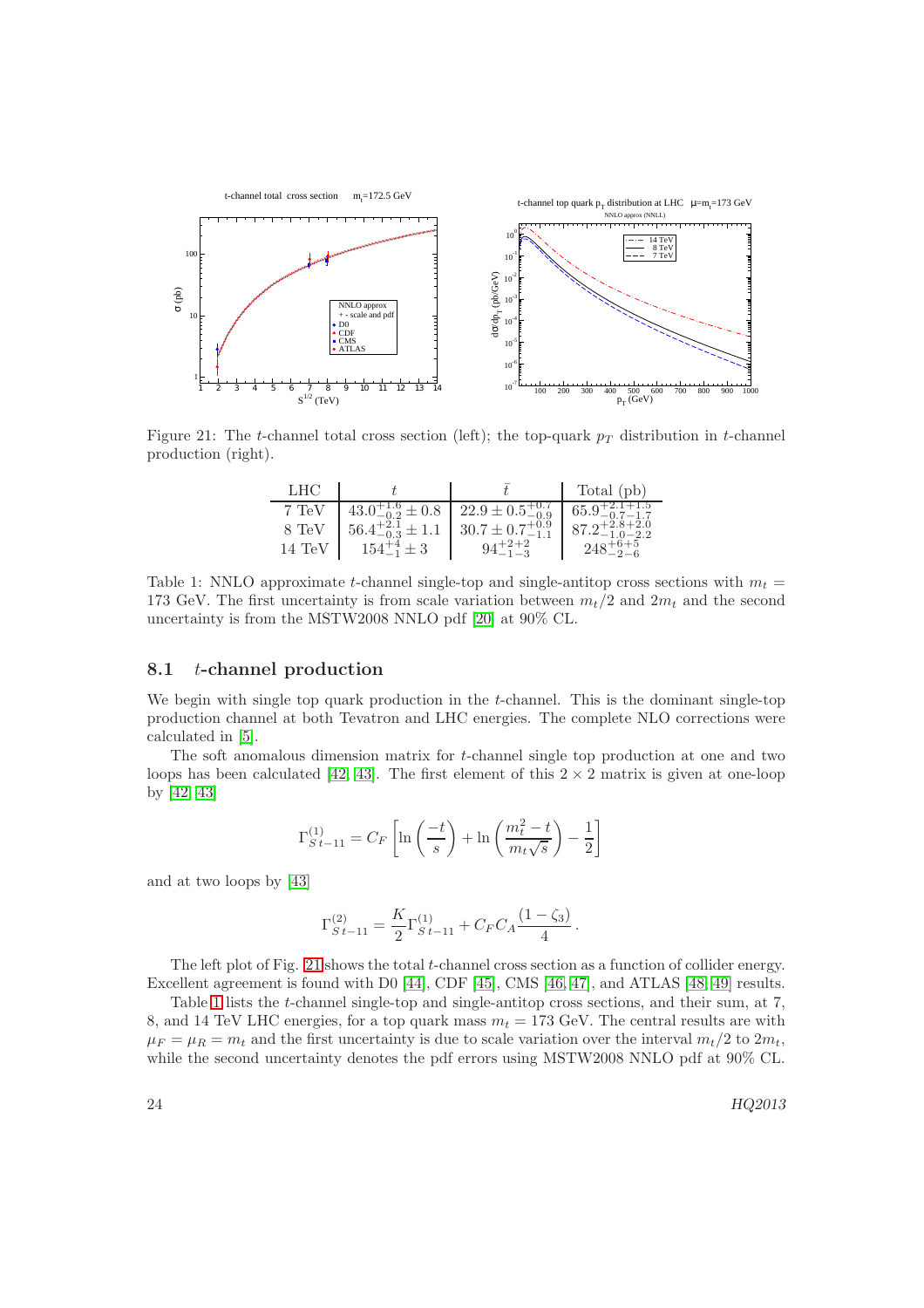

Figure 22: (Left) t and s channel combined cross sections compared with Tevatron data. (Right) s-channel cross section at LHC energies.

<span id="page-25-1"></span>

| LHC   |                                                                                             |                                 | Total (pb)                       |
|-------|---------------------------------------------------------------------------------------------|---------------------------------|----------------------------------|
| 7 TeV | $3.14 \pm 0.06_{-0.10}^{+0.12}$                                                             | $1.42 \pm 0.01^{+0.06}_{-0.07}$ | $4.56 \pm 0.07^{+0.18}_{-0.17}$  |
| 8 TeV | $3.79 \pm 0.07 \pm 0.13$                                                                    | $1.76 \pm 0.01 \pm 0.08$        | $5.55 \pm 0.08 \pm 0.21$         |
|       | 14 TeV $\begin{array}{ c c c c c } \hline 7.87 \pm 0.14_{-0.28}^{+0.31} \hline \end{array}$ | $3.99 \pm 0.05_{-0.21}^{+0.14}$ | $11.86 \pm 0.19_{-0.49}^{+0.45}$ |

<span id="page-25-0"></span>Table 2: NNLO approximate s-channel single-top and single-antitop cross sections with  $m_t =$ 173 GeV. The first uncertainty is from scale variation between  $m_t/2$  and  $2m_t$  and the second uncertainty is from the MSTW2008 NNLO pdf [\[20\]](#page-29-7) at 90% CL.

The theoretical ratio  $\sigma(t)/\sigma(\bar{t}) = 1.88^{+0.11}_{-0.09}$  at 7 TeV compares well with the ATLAS result of  $1.81^{+0.23}_{-0.22}$  [\[50\]](#page-30-1).

In addition to the total cross section, the top-quark  $p<sub>T</sub>$  distribution in t-channel production is of interest and has been calculated at NLO in [\[5,](#page-28-4) [51,](#page-30-2) [52,](#page-30-3) [53,](#page-30-4) [54\]](#page-30-5). More recently, approximate NNLO results based on NNLL resummation appeared in [\[55\]](#page-30-6) (for another approach based on SCET, see [\[56\]](#page-30-7)). The right plot of Fig. [21](#page-24-0) shows the theoretical results for t-channel top-quark  $p_T$  distributions at LHC energies [\[55\]](#page-30-6).

### 8.2 s-channel production

We continue with single top quark production in the s-channel. The NLO corrections were calculated in [\[5\]](#page-28-4).

The soft anomalous dimension matrix for this process has been calculated at one and two loops [\[42,](#page-29-29) [57\]](#page-30-8). The first element of this  $2 \times 2$  matrix for s-channel single top production at one loop is [\[42,](#page-29-29) [57\]](#page-30-8)

$$
\Gamma_{S\,s-11}^{(1)} = C_F \left[ \ln \left( \frac{s - m_t^2}{m_t \sqrt{s}} \right) - \frac{1}{2} \right]
$$

and at two loops it is [\[57\]](#page-30-8)

$$
\Gamma_{S\,s-11}^{(2)} = \frac{K}{2} \Gamma_{S\,s-11}^{(1)} + C_F C_A \frac{(1-\zeta_3)}{4}.
$$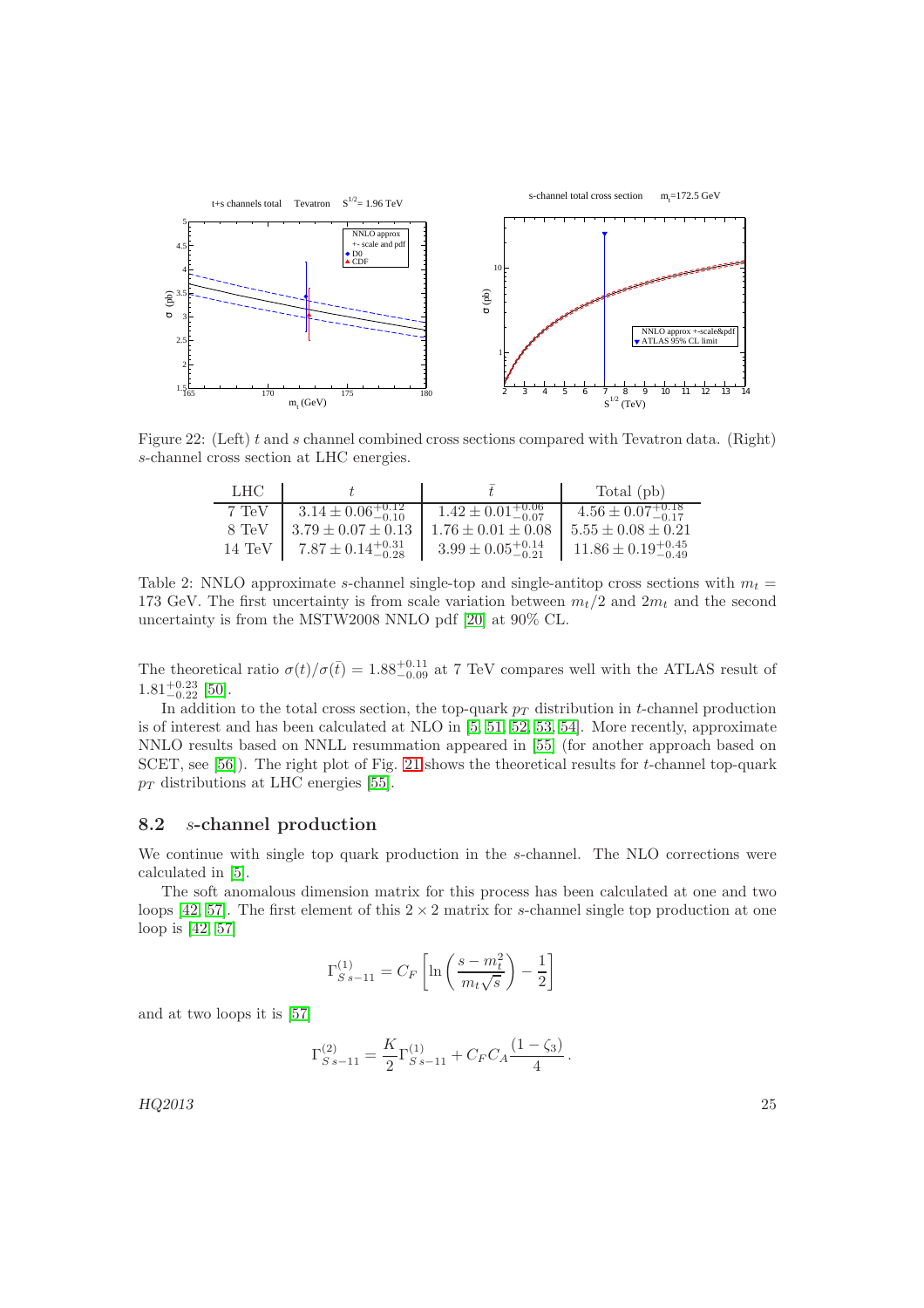| Tevatron     | Total (pb) at $1.96 \text{ TeV}$        |
|--------------|-----------------------------------------|
| $t$ -channel | $2.08^{+0.00}_{-0.04} \pm 0.12$         |
| s-channel    | $1.05_{-0.01}^{+0.00}_{-0.01} \pm 0.06$ |
| $t + s$ sum  | $3.13^{+0.00}_{-0.05} \pm 0.18$         |

<span id="page-26-0"></span>Table 3: NNLO approximate t and s channel total cross sections at the Tevatron with  $m_t = 173$ GeV.



<span id="page-26-1"></span>Figure 23: Two-loop eikonal diagrams for tW production.

Table [2](#page-25-0) shows the single top and antitop s-channel cross sections at the LHC for  $m_t = 173$ GeV. The NNLO approximate corrections provide an enhancement over NLO (with the same pdf) of  $\sim 10\%$ .

In the left plot of Fig. [22](#page-25-1) the sum of the t and s-channel cross sections at the Tevatron are displayed and compared with D0 [\[44\]](#page-29-31) and CDF [\[45\]](#page-29-32) data; the agreement is very good. The right plot of Fig. [22](#page-25-1) shows the s-channel cross section as a function of LHC energy together with the current limit from ATLAS [\[58\]](#page-30-9).

Table [3](#page-26-0) shows the single top and antitop t-channel and s-channel NNLO approximate cross sections at the Tevatron for  $m_t = 173$  GeV.

### 8.3  $tW^-$  production

We continue with the associated production of a top quark with a  $W^-$ . The NLO corrections for this process were calculated in [\[59\]](#page-30-10). The two-loop eikonal diagrams that contribute to the soft anomalous dimension are shown in Fig. [23](#page-26-1) (additional top-quark self-energy graphs also contribute).

The soft anomalous dimension for  $bg \to tW^-$  is given at one loop by [\[42,](#page-29-29) [60\]](#page-30-11)

$$
\Gamma_{S\,tW^-}^{(1)} = C_F \left[ \ln \left( \frac{m_t^2 - t}{m_t \sqrt{s}} \right) - \frac{1}{2} \right] + \frac{C_A}{2} \ln \left( \frac{m_t^2 - u}{m_t^2 - t} \right)
$$

and at two loops by [\[60\]](#page-30-11)

$$
\Gamma_{S\,tW^-}^{(2)} = \frac{K}{2} \Gamma_{S\,tW^-}^{(1)} + C_F C_A \frac{(1-\zeta_3)}{4}.
$$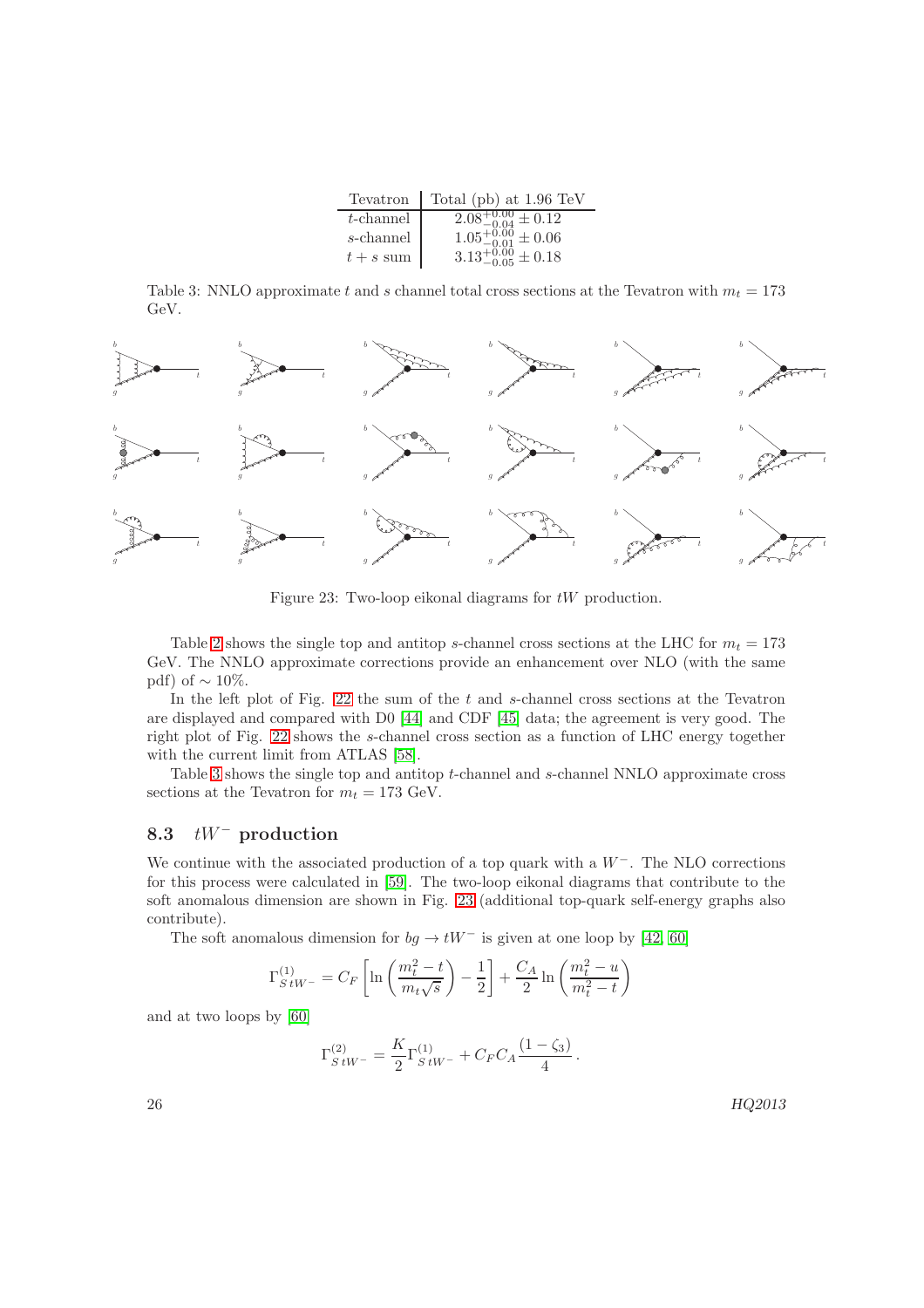

<span id="page-27-0"></span>Figure 24: Total cross section for tW production (left); top-quark  $p_T$  distribution in tW<sup>-</sup> production (right).

| LHC              | $tW^-$ (pb)                  |
|------------------|------------------------------|
| 7 TeV            | $7.8 \pm 0.2^{+0.5}_{-0.6}$  |
| 8 TeV            | $11.1 \pm 0.3 \pm 0.7$       |
| $14 \text{ TeV}$ | $41.8 \pm 1.0^{+1.5}_{-2.4}$ |

<span id="page-27-1"></span>Table 4: NNLO approximate  $tW^-$  production cross sections with  $m_t = 173$  GeV.

The left plot in Fig. [24](#page-27-0) shows the total  $tW$  cross section as a function of LHC energy together with LHC data at 7 TeV [\[61,](#page-30-12) [62\]](#page-30-13) and 8 TeV [\[63,](#page-30-14) [64\]](#page-30-15) energy. The agreement of data with theory is very good. The right plot displays the top-quark  $p_T$  distribution in  $tW^-$  production at LHC energies.

Table [4](#page-27-1) shows the cross sections for  $tW^-$  production at LHC energies for a top quark mass  $m_t = 173$  GeV. The NNLO approximate corrections increase the NLO cross section by  $\sim 8\%$ . The cross section for  $\bar{t}W^+$  production is identical to that for  $tW^-$ .

#### 8.4 Associated production of a top quark with a charged Higgs

Finally, we consider the production of a top quark in association with a charged Higgs boson [\[60\]](#page-30-11). Charged Higgs bosons appear in the Minimal Supersymmetric Standard Model (MSSM) and other two-Higgs doublet models. The soft anomalous dimension for this process is the same as for tW production.

Figure [25](#page-28-12) shows the cross section for  $tH^-$  production in the MSSM at LHC energies as a function of charged Higgs mass. The NNLO approximate corrections increase the NLO cross section by  $\sim 15$  to  $\sim 20\%$ , depending on the charged Higgs mass.

## 9 Summary

In these lectures I have presented higher-order calculations for top-quark production in hadronic collisions. I have discussed the resummation of soft-gluon corrections for top quark production via different partonic channels. NNLL resummation is achieved via two-loop eikonal calculations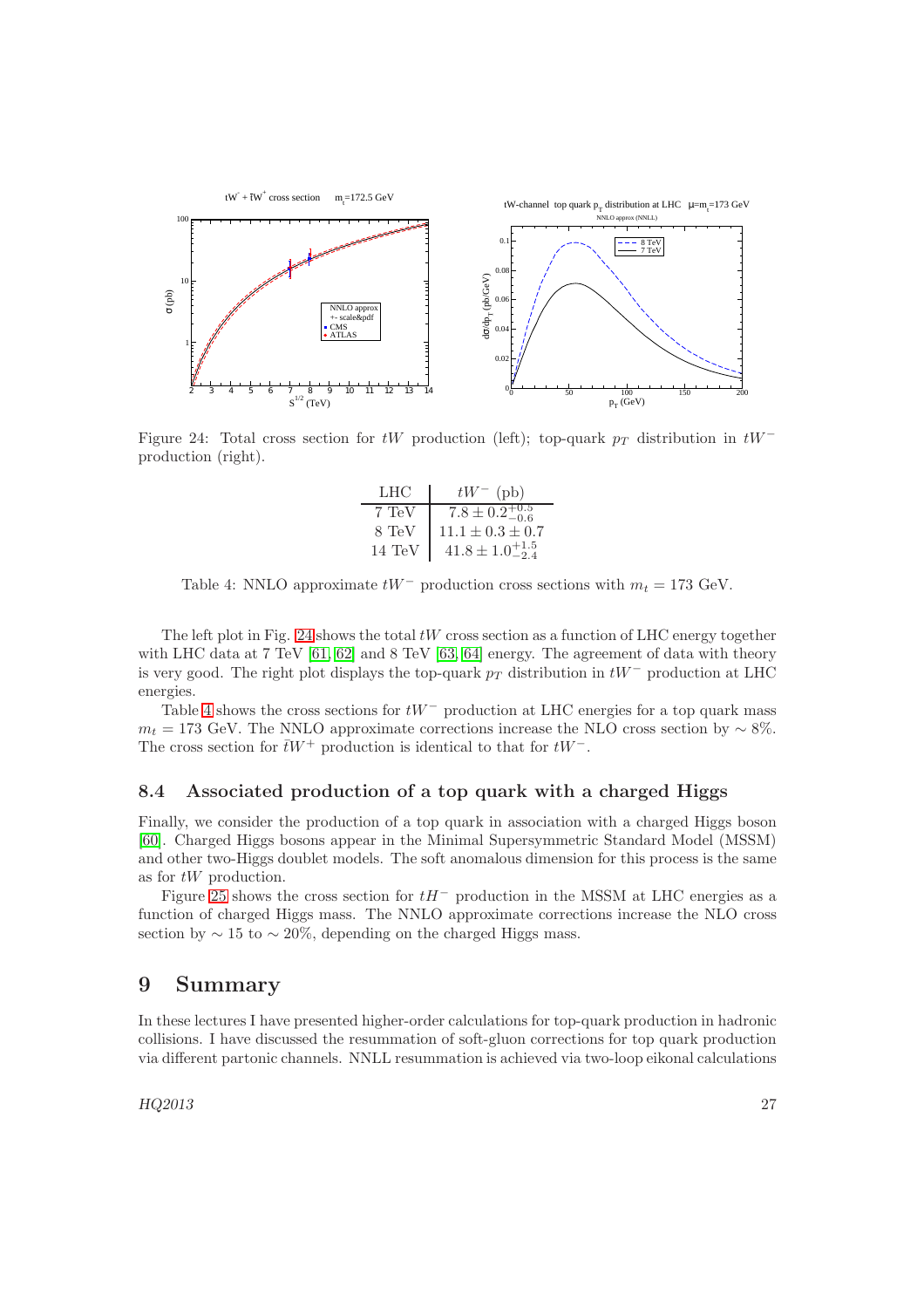bg-> tH<sup>-</sup> at LHC NNLO approx (NNLL) tan $\beta$ =30  $\mu$ =m<sub>H</sub><sup>-</sup>



<span id="page-28-12"></span>Figure 25: Total cross sections for charged Higgs production in association with a top quark.

of soft anomalous dimension matrices. NNLO approximate results for the  $t\bar{t}$  production cross section and the top quark  $p<sub>T</sub>$  and rapidity distributions are in excellent agreement with data from the LHC and the Tevatron. Single top cross sections and  $p_T$  distributions have been presented in all partonic channels and are also in excellent agreement with collider data. The NNLO approximate corrections are very significant and they reduce the theoretical errors.

# Acknowledgements

This material is based upon work supported by the National Science Foundation under Grant No. PHY 1212472.

## <span id="page-28-0"></span>References

- <span id="page-28-1"></span>[1] CDF Collaboration, Phys. Rev. Lett. **74**, 2626 (1995) [\[hep-ex/9503002\]](http://arxiv.org/abs/hep-ex/9503002).
- <span id="page-28-2"></span>[2] D0 Collaboration, Phys. Rev. Lett. **74**, 2632 (1995) [\[hep-ex/9503003\]](http://arxiv.org/abs/hep-ex/9503003).
- <span id="page-28-3"></span>[3] P. Nason, S. Dawson, and R.K. Ellis, Nucl. Phys. B **303**, 607 (1988).
- [4] W. Beenakker, H. Kuijf, W.L. van Neerven, and J. Smith, Phys. Rev. D 40, 54 (1989); W. Beenakker, W.L. van Neerven, R. Meng, G.A. Schuler, and J. Smith, Nucl. Phys. B 351, 507 (1991).
- <span id="page-28-4"></span>[5] B.W. Harris, E. Laenen, L. Phaf, Z. Sullivan, and S. Weinzierl, Phys. Rev. D 66, 054024 (2002) [\[hep-ph/0207055\]](http://arxiv.org/abs/hep-ph/0207055).
- <span id="page-28-5"></span>[6] N. Kidonakis and G. Sterman, Phys. Lett. B 387, 867 (1996); Nucl. Phys. B 505, 321 (1997) [\[hep-ph/9705234\]](http://arxiv.org/abs/hep-ph/9705234).
- <span id="page-28-7"></span><span id="page-28-6"></span>[7] N. Kidonakis and B.D. Pecjak, Eur. Phys. J. C 72, 2084 (2012) [\[arXiv:1108.6063](http://arxiv.org/abs/1108.6063) [hep-ph]].
- [8] N. Kidonakis, Mod. Phys. Lett. A 19, 405 (2004) [\[hep-ph/0401147\]](http://arxiv.org/abs/hep-ph/0401147); Phys. Rev. D 73, 034001 (2006) [\[hep-ph/0509079\]](http://arxiv.org/abs/hep-ph/0509079).
- <span id="page-28-9"></span><span id="page-28-8"></span>[9] G. Sterman, Nucl. Phys. B 281, 310 (1987).
- <span id="page-28-10"></span>[10] S. Catani and L. Trentadue, Nucl. Phys. B 327, 323 (1989).
- <span id="page-28-11"></span>[11] J. Kodaira and L. Trentadue, Phys. Lett. **112B**, 66 (1982).
- [12] H. Contopanagos, E. Laenen, and G. Sterman, Nucl. Phys. B 484, 303 (1997) [\[hep-ph/9604313\]](http://arxiv.org/abs/hep-ph/9604313).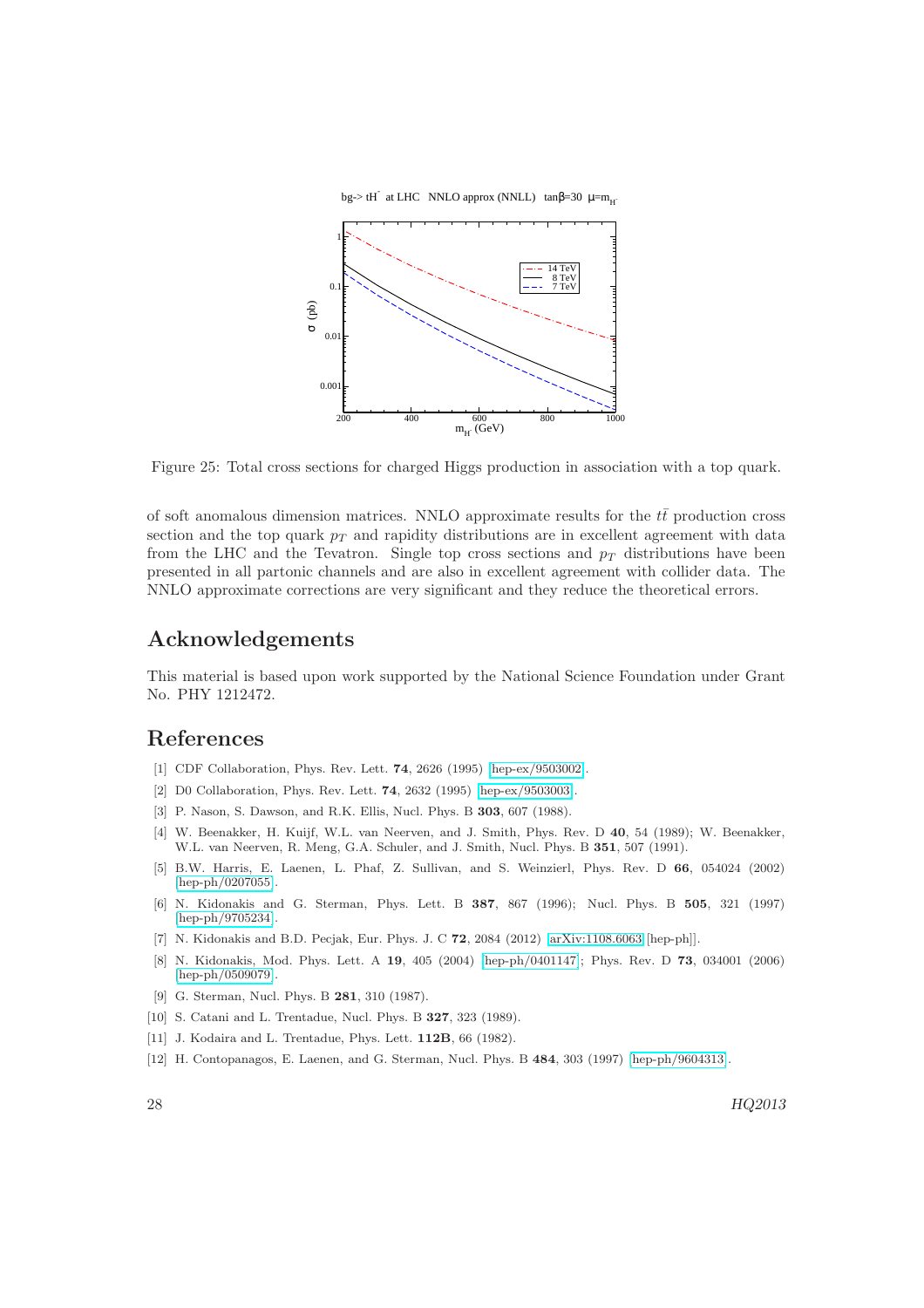- <span id="page-29-0"></span>[13] S. Moch, J.A.M. Vermaseren, and A. Vogt, Nucl. Phys. B 646, 181 (2002) [\[hep-ph/0209100\]](http://arxiv.org/abs/hep-ph/0209100); Nucl. Phys. B 726, 317 (2005) [\[hep-ph/0506288\]](http://arxiv.org/abs/hep-ph/0506288).
- <span id="page-29-2"></span><span id="page-29-1"></span>[14] A. Gonzalez-Arroyo, C. Lopez, and F.J. Yndurain, Nucl. Phys. B 153, 161 (1979).
- <span id="page-29-3"></span>[15] G. Curci, W. Furmanski, and R. Petronzio, Nucl. Phys. B 175, 27 (1980).
- <span id="page-29-4"></span>[16] N. Kidonakis, Phys. Rev. Lett. **102**, 232003 (2009) [\[arXiv:0903.2561](http://arxiv.org/abs/0903.2561) [hep-ph]].
- <span id="page-29-5"></span>[17] N. Kidonakis, [arXiv:0910.0473](http://arxiv.org/abs/0910.0473) [hep-ph], in DPF 2009, eConf C090726.
- [18] S.V. Ivanov, G.P. Korchemsky, and A.V. Radyushkin, Yad. Fiz. 44, 230 (1986) [Sov. J. Nucl. Phys. 44, 145 (1986)]; G.P. Korchemsky and A.V. Radyushkin, Phys. Lett. B 171, 459 (1986); Nucl. Phys. B 283, 342 (1987); Phys. Lett. B 279, 359 (1992) [\[hep-ph/9203222\]](http://arxiv.org/abs/hep-ph/9203222).
- <span id="page-29-7"></span><span id="page-29-6"></span>[19] N. Kidonakis, Phys. Rev. D 82, 114030 (2010) [\[arXiv:1009.4935](http://arxiv.org/abs/1009.4935) [hep-ph]].
- [20] A.D. Martin, W.J. Stirling, R.S. Thorne, and G. Watt, Eur. Phys. J. C 63, 189 (2009) [\[arXiv:0901.0002](http://arxiv.org/abs/0901.0002) [hep-ph]].
- <span id="page-29-9"></span><span id="page-29-8"></span>[21] ATLAS Collaboration, ATLAS-CONF-2012-131.
- <span id="page-29-10"></span>[22] CMS Collaboration, CMS-PAS-TOP-11-024.
- <span id="page-29-11"></span>[23] ATLAS Collaboration, ATLAS-CONF-2013-097.
- <span id="page-29-12"></span>[24] CMS Collaboration, CMS-PAS-TOP-12-007.
- <span id="page-29-13"></span>[25] CDF Collaboration, Phys. Rev. D 82, 052002 (2010) [\[arXiv:1002.2919](http://arxiv.org/abs/1002.2919) [hep-ex]]; Conf. Note 10163.
- [26] D0 Collaboration, Phys. Lett. B 679, 177 (2009) [\[arXiv:0901.2137](http://arxiv.org/abs/0901.2137) [hep-ex]]; Phys. Rev. D 82, 032002 (2010) [\[arXiv:0911.4286](http://arxiv.org/abs/0911.4286) [hep-ex]]; Phys. Lett. B 704, 403 (2011) [\[arXiv:1105.5384](http://arxiv.org/abs/1105.5384) [hep-ex]].
- <span id="page-29-14"></span>[27] N. Kidonakis, [arXiv:1210.7813](http://arxiv.org/abs/1210.7813) [hep-ph] (to appear in Particles and Nuclei); in Snowmass 2013 Proceedings, SNOW13-00008 [\[arXiv:1304.7775](http://arxiv.org/abs/1304.7775) [hep-ph]]; PoS (EPS-HEP 2013) 432 [\[arXiv:1309.1442](http://arxiv.org/abs/1309.1442) [hep-ph]].
- <span id="page-29-16"></span><span id="page-29-15"></span>[28] M. Czakon, P. Fiedler, and A. Mitov, Phys. Rev. Lett. 110, 252004 (2013) [\[arXiv:1303.6254](http://arxiv.org/abs/1303.6254) [hep-ph]].
- [29] M. Aliev, H. Lacker, U. Langenfeld, S. Moch, P. Uwer, and M. Wiedemann, Comput. Phys. Commun. 182, 1034 (2011) [\[arXiv:1007.1327](http://arxiv.org/abs/1007.1327) [hep-ph]].
- <span id="page-29-17"></span>[30] V. Ahrens, A. Ferroglia, M. Neubert, B.D. Pecjak, and L.L. Yang, Phys. Lett. B 703, 135 (2011) [\[arXiv:1105.5824](http://arxiv.org/abs/1105.5824) [hep-ph]].
- <span id="page-29-19"></span><span id="page-29-18"></span>[31] M. Beneke, P. Falgari, S. Klein, and C. Schwinn, Nucl. Phys. B 855, 695 (2012) [\[arXiv:1109.1536](http://arxiv.org/abs/1109.1536) [hep-ph]].
- [32] M. Cacciari, M. Czakon, M. Mangano, A. Mitov, and P. Nason, Phys. Lett. B 710, 612 (2012) [\[arXiv:1111.5869](http://arxiv.org/abs/1111.5869) [hep-ph]].
- <span id="page-29-21"></span><span id="page-29-20"></span>[33] N. Kidonakis and R. Vogt, Phys. Rev. D 68, 114014 (2003) [\[hep-ph/0308222\]](http://arxiv.org/abs/hep-ph/0308222).
- <span id="page-29-22"></span>[34] D0 Collaboration, Phys. Lett. B 693, 515 (2010) [\[arXiv:1001.1900](http://arxiv.org/abs/1001.1900) [hep-ex]].
- <span id="page-29-23"></span>[35] D0 Collaboration, D0 Note 6379-CONF.
- <span id="page-29-24"></span>[36] ATLAS Collaboration, ATLAS-CONF-2013-099.
- <span id="page-29-25"></span>[37] CMS Collaboration, Eur. Phys. J. C **73**, 2339 (2013) [\[arXiv:1211.2220](http://arxiv.org/abs/1211.2220) [hep-ex]].
- <span id="page-29-26"></span>[38] CMS Collaboration, CMS-PAS-TOP-12-028.
- <span id="page-29-27"></span>[39] N. Kidonakis, Phys. Rev. D 84, 011504 (2011) [\[arXiv:1105.5167](http://arxiv.org/abs/1105.5167) [hep-ph]].
- <span id="page-29-28"></span>[40] D0 Collaboration, Phys. Rev. Lett. **103**, 092001 (2009) [\[arXiv:0903.0850](http://arxiv.org/abs/0903.0850) [hep-ex]].
- <span id="page-29-29"></span>[41] CDF Collaboration, Phys. Rev. Lett. **103**, 092002 (2009) [\[arXiv:0903.0885](http://arxiv.org/abs/0903.0885) [hep-ex]].
- <span id="page-29-30"></span>[42] N. Kidonakis, Phys. Rev. D **74**, 114012 (2006) [\[hep-ph/0609287\]](http://arxiv.org/abs/hep-ph/0609287).
- <span id="page-29-31"></span>[43] N. Kidonakis, Phys. Rev. D 83, 091503 (2011) [\[arXiv:1103.2792](http://arxiv.org/abs/1103.2792) [hep-ph]].
- <span id="page-29-32"></span>[44] D0 Collaboration, Phys. Rev. D 84, 112001 (2011) [\[arXiv:1108.3091](http://arxiv.org/abs/1108.3091) [hep-ex]].
- <span id="page-29-33"></span>[45] CDF Collaboration, CDF Note 10793.
- <span id="page-29-34"></span>[46] CMS Collaboration, JHEP 1212 (2012) 035 [\[arXiv:1209.4533](http://arxiv.org/abs/1209.4533) [hep-ex]].
- <span id="page-29-35"></span>[47] CMS Collaboration, CMS-PAS-TOP-12-011.
- [48] ATLAS Collaboration, Phys. Lett. B **717**, 330 (2012) [\[arXiv:1205.3130](http://arxiv.org/abs/1205.3130) [hep-ex]].